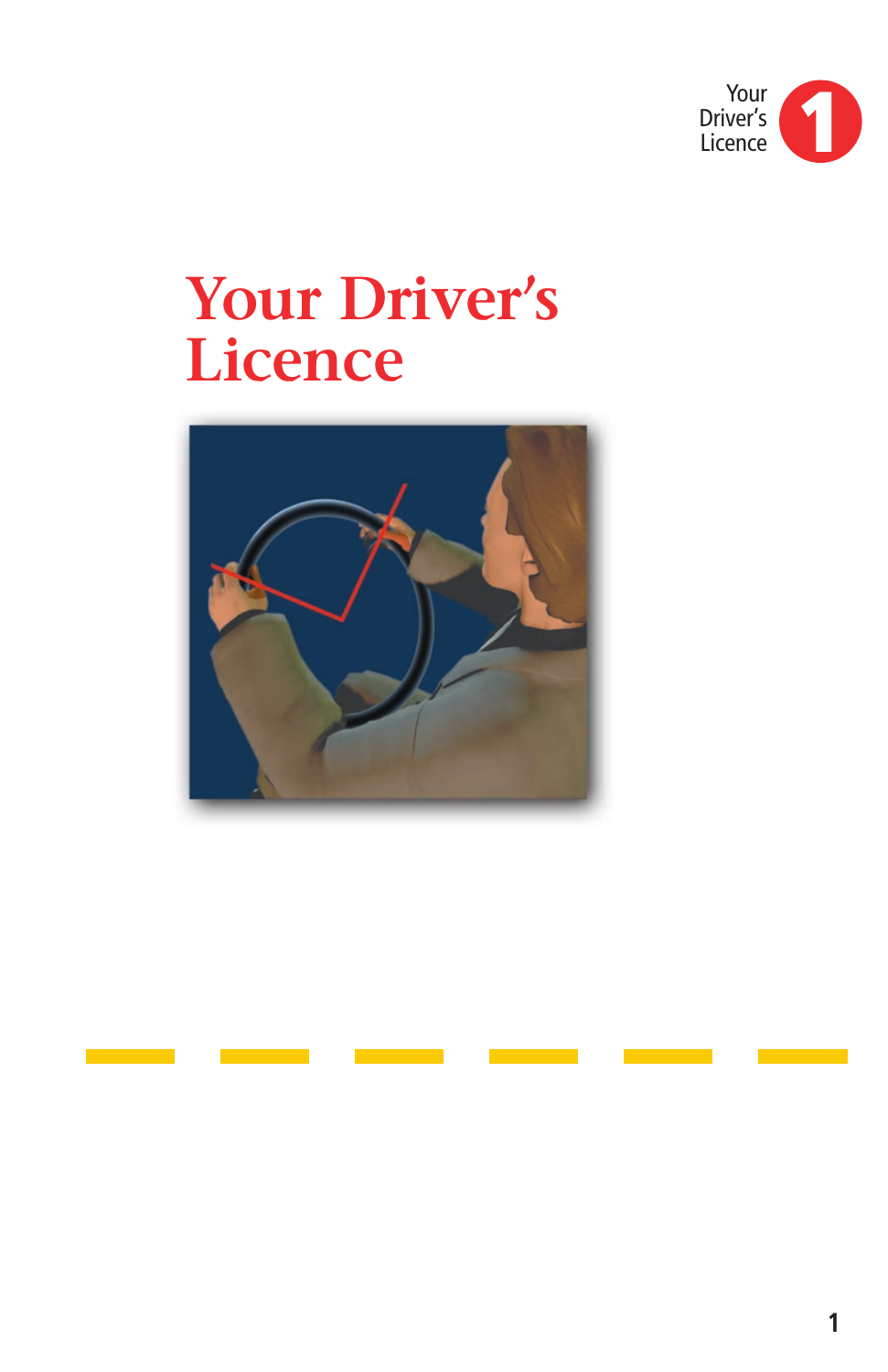

This chapter contains information on obtaining and holding a Nova Scotia driver's licence. The Registry of Motor Vehicles, under the authority of the Motor Vehicle Act, issues, renews, and suspends driver's licences. Possession of a driver's licence and the privilege of driving are major responsibilities.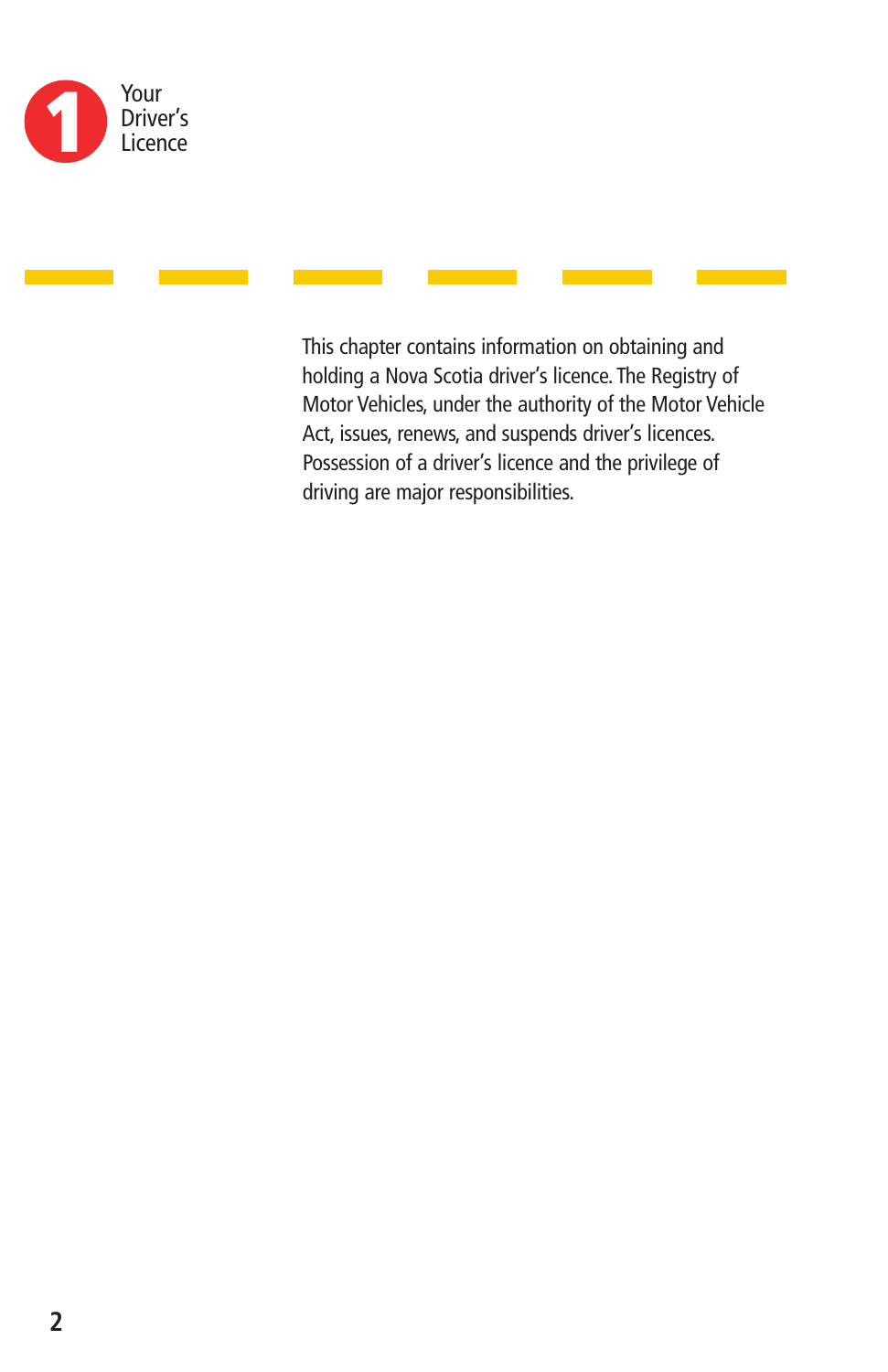# **The Nova Scotia Licensing System**

To drive in Nova Scotia, you must have a valid driver's licence, and it must be the right type of licence for the kind of vehicle you want to drive (car, truck, motorcycle, etc.). Nova Scotia has different classes of licences to match different types of vehicles. Since most people drive only passenger vehicles, most of the information in this first section deals with that type of licence, which is called a Class 5 licence.

Nova Scotia also has what is called a Graduated Driver Licensing program (or "GDL" for short), which has 3 levels:

- 1 learner's licence (sometimes called the "beginner's licence")
- 2 newly licensed driver's licence
- 3 driver's licence

All new drivers have to graduate from the first level, and then from the second level, before they can get a regular driver's licence. This way, new drivers gradually gain experience over a period of several years. They move through a series of tests and restrictions on their driving privileges, which are gradually removed as they progress. Finally, when they are experienced enough, they become a fully licensed driver.

This program applies to all new drivers of passenger vehicles in Nova Scotia, whatever your age. A similar program is in place for all new motorcycle operators, including experienced licensed drivers of other classifications.

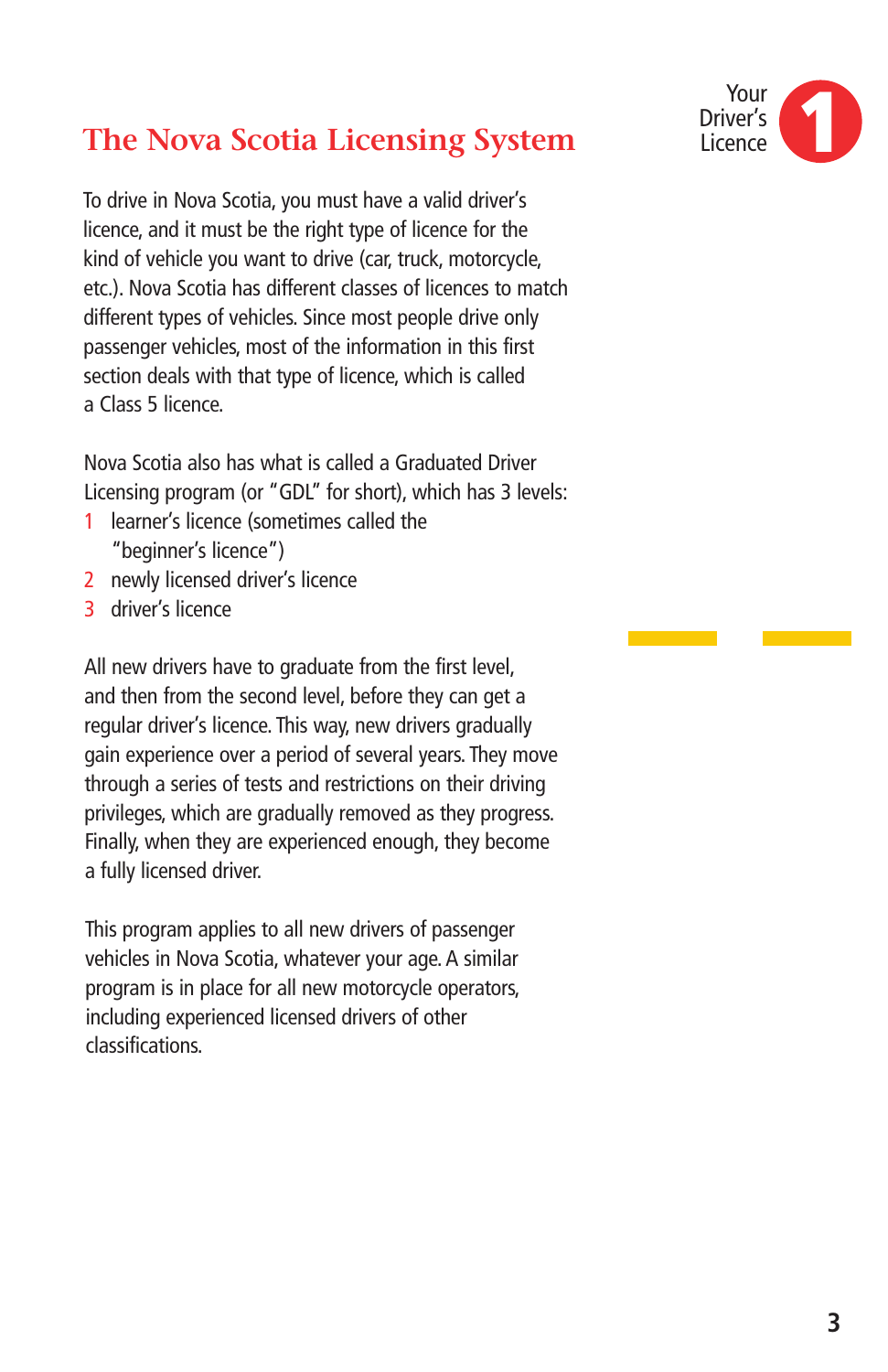

#### *Visitors*

If you are a visitor to Nova Scotia or a new resident you can drive in this province for up to 90 days without getting a Nova Scotia driver's licence, on two conditions: (1) you must have a valid driver's licence from another jurisdiction (province, state, country, etc.), and (2) you must be at least 16 years old. After 90 days, you have to get a Nova Scotia driver's licence.

**Note:** there is also the question of your vehicle permit and licence plates. If you are a visitor, you can drive a vehicle with out-of-province plates for 90 days; after that, it has to have Nova Scotia plates. If you have actually moved to Nova Scotia, you can drive with out-of-province plates for only 30 days.

### **Getting a Nova Scotia Driver's Licence**

People who apply for a Nova Scotia driver's licence fall into one of three groups:

- 1 brand new drivers
- 2 drivers who used to have a Nova Scotia driver's licence. but don't now
- 3 visitors and new residents who have an out-of-province driver's licence

#### *Brand new drivers*

*(someone who has never had any kind of driver's licence before)*

In Nova Scotia, all new drivers regardless of their age have to work through the Graduated Driver Licensing program, and start by getting their learner's licence. How to do that is explained later on in this section.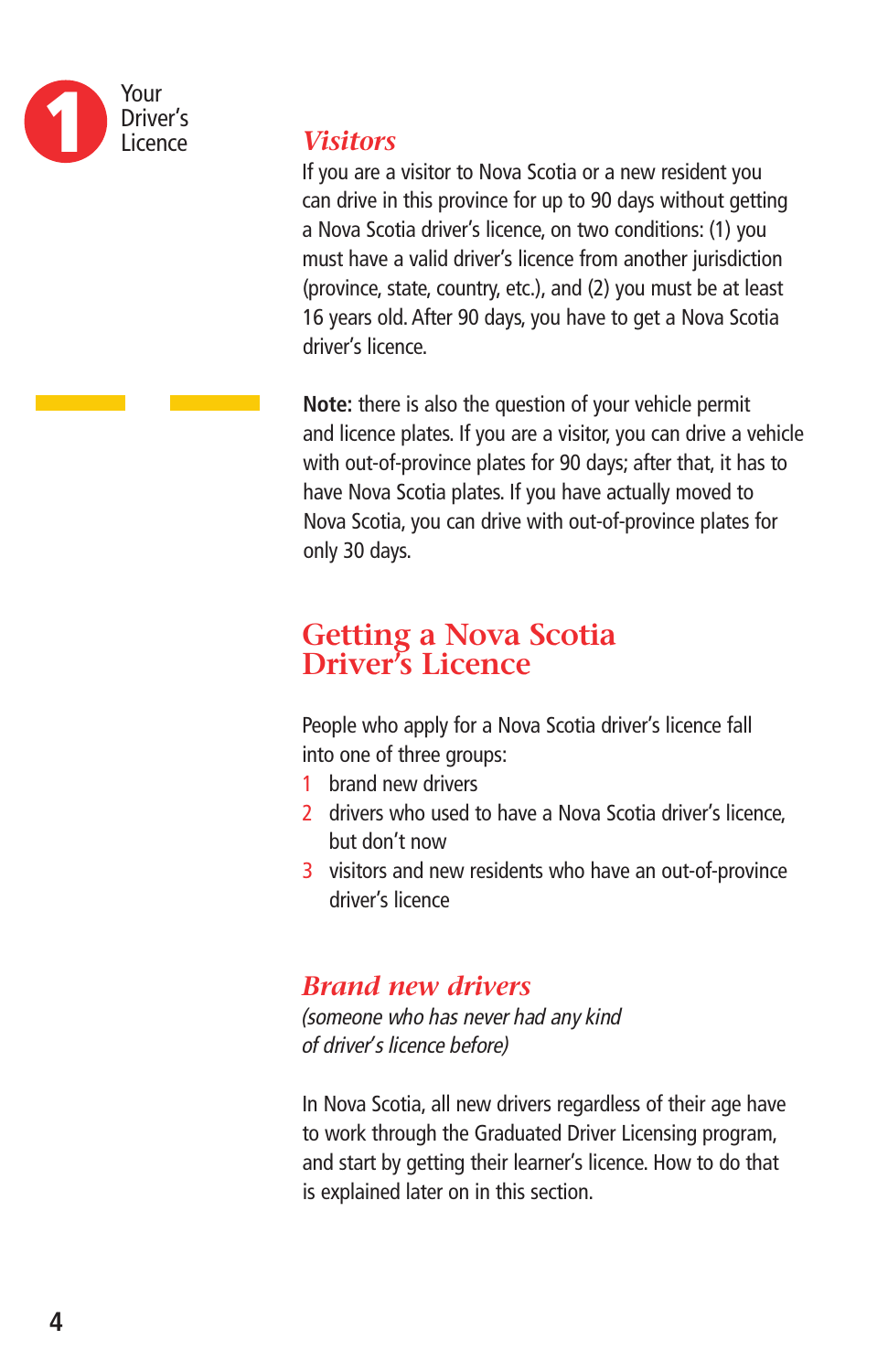

#### *People who used to have a valid Nova Scotia driver's licence, but don't now*

If you are holding an expired Nova Scotia driver's licence that expired less than three years ago, you can get a new one without taking either a written test or a road test.

If your Nova Scotia driver's licence expired more than three years ago, the situation is different. Everything depends upon whether or not you ever had a valid licence for at least two full years. If you didn't, then you are considered a "brand new driver," and just like any other new driver, you will have to go through the full Graduated Driver Licensing program. If you had a valid licence for two full years or more, you will still have to take the written and road tests.

**Road test:** You have to make an appointment in advance to take a road test and you have to pay for it before you can get an appointment. For more information on the road test and how to apply for it, go to page 13 in this book, or use the Internet and visit the section on the road test, newly licensed driver's licence, in the Nova Scotia Permits Directory. The Directory address is <www.gov.ns.ca/snsmr/ paal/>.

#### *New Residents*

**Canada:** People from another province or territory of Canada can usually exchange their existing licence for a Nova Scotia driver's licence. You can do this without taking any written tests or a road test, if you meet all of these conditions:

- You are at least 16 years old.
- Your existing licence is valid, that is, not suspended or revoked.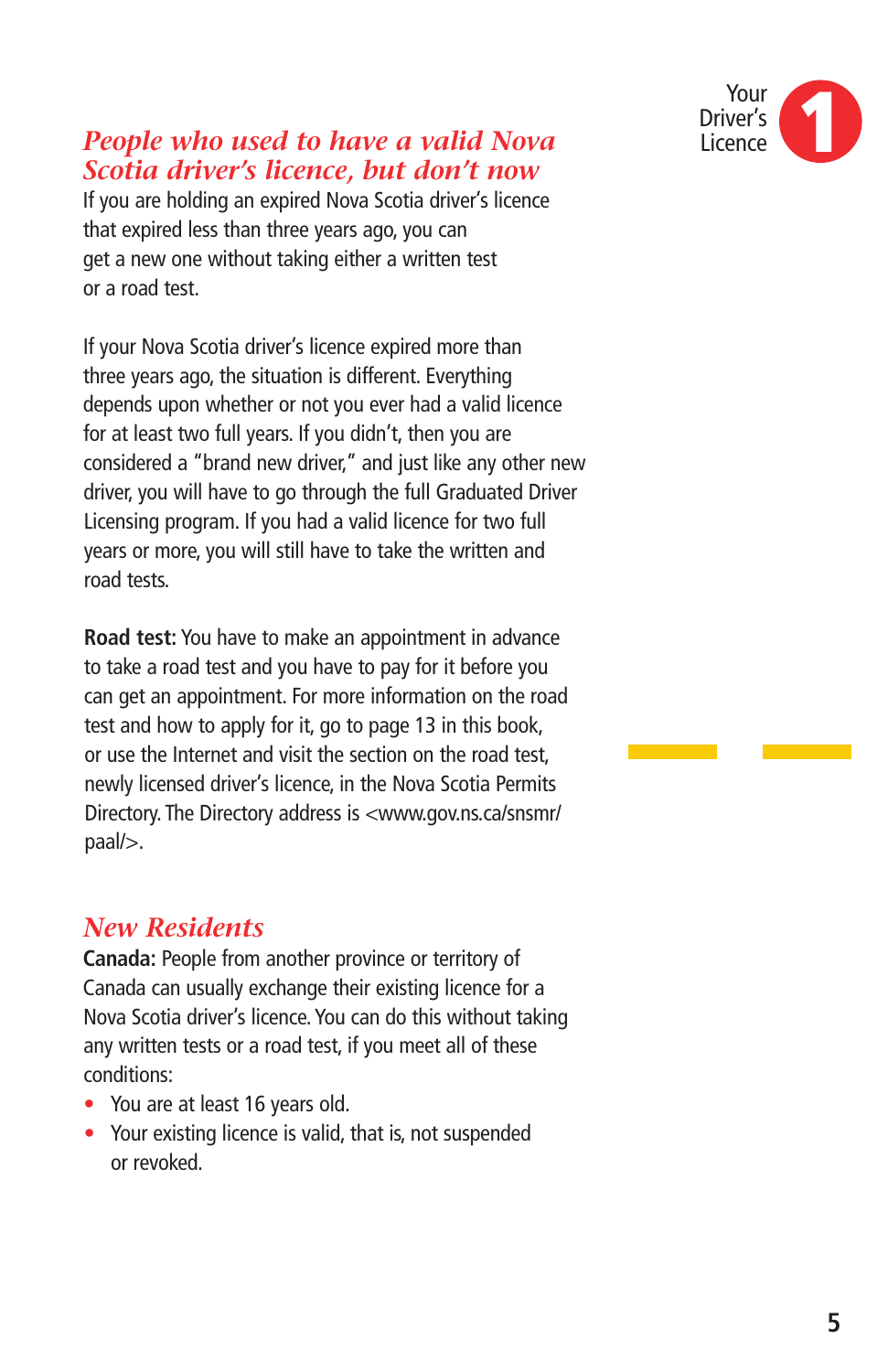

- Your licence is for passenger vehicles only. (If your licence is for larger vehicles, then you will also need to supply a satisfactory medical report. Contact Service Nova Scotia for details.)
- If your licence has expired, it expired less than three years ago.
- If your licence includes a school bus endorsement, then you will have to pass a road test.

**United States of America:** If you are from an American state, the rules are the same as for Canada (above), with one difference:

• If your licence has any conditions attached that might interfere with the safe operation of a vehicle, then you must pass a road test.

**Other Countries:** If your driver's licence is not from Canada or the USA, you cannot usually exchange your licence for a Nova Scotia driver's licence. Instead, you will have to take a vision test, a written test on safety rules, a written test on Nova Scotia traffic signs, and a road test.

#### **Getting a Learner's Licence (called Class 7)**

The first stage in the Nova Scotia Graduated Driver Licensing program is called the learner's licence. This licence is valid for one year.

#### *Who can apply?*

Any resident of Nova Scotia who is at least 16 years old.

#### *If you are 16 or 17 years old ...*

If you are under 18, you must have written permission to get a learner's licence. This is done through a signed consent form, which you can get from any office of the Registry of Motor Vehicles or Access Nova Scotia centre.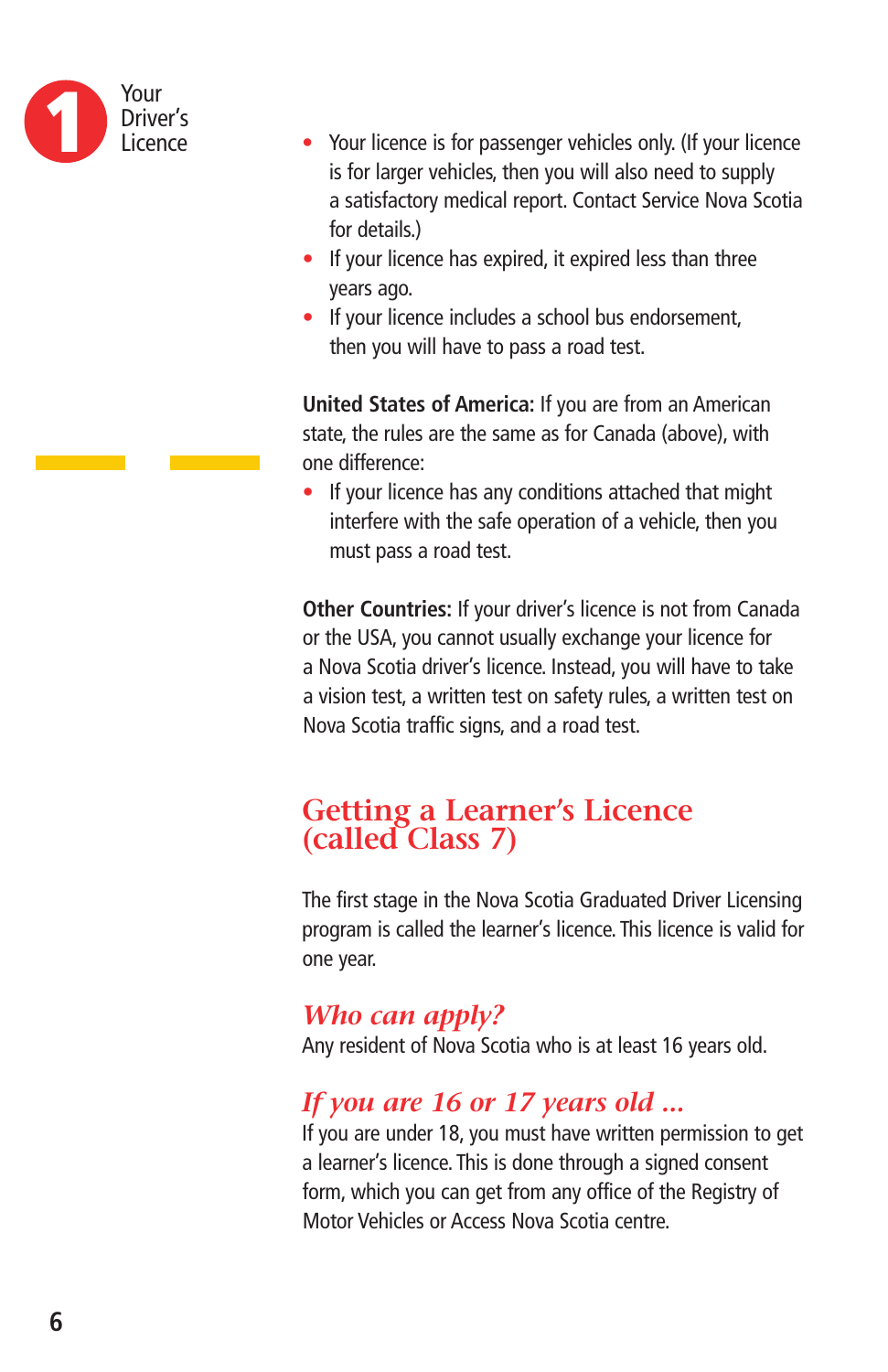

- If you have a parent or a guardian who has custody over you, one of them has to sign.
- If both of your parents are deceased, and you do not have a legal guardian, your employer can sign.
- If you are married and your spouse is over 18, your spouse can sign.

Questions for young adults to consider if they are thinking of applying for a learner's licence:

- When I get angry, am I really good at keeping it under control?
- Am I consistently willing to follow basic rules laid out by authority figures?
- Can I keep my mind focused on what I am doing, or do I tend to get easily distracted?
- Am I prepared to acquire the knowledge, skills, and attitudes that will make me a safe driver?

#### **How to Apply for a Learner's Licence**

- 1 Study this driver's handbook.When you come into our office to apply for your learner's licence, you will be given two written tests (oral tests are given in some cases), a road sign test and a rules test. Each test consists of 20 multiple-choice questions. To pass, you must answer 16 questions correctly. All the information you will need to pass these tests is in this handbook.
- 2 Arrange to be tested. Pay the knowledge test fee and obtain a receipt. Testing schedules are different for the various offices across the province. Phone ahead to find out when to come to the nearest testing site. Phone 424-5851 within the Halifax Regional Municipality or tollfree anywhere in Nova Scotia 1-800-898-7668. Generally, written learner testing is done on a first-come, firstserved basis. We will make every effort to serve you as quickly and as efficiently as possible.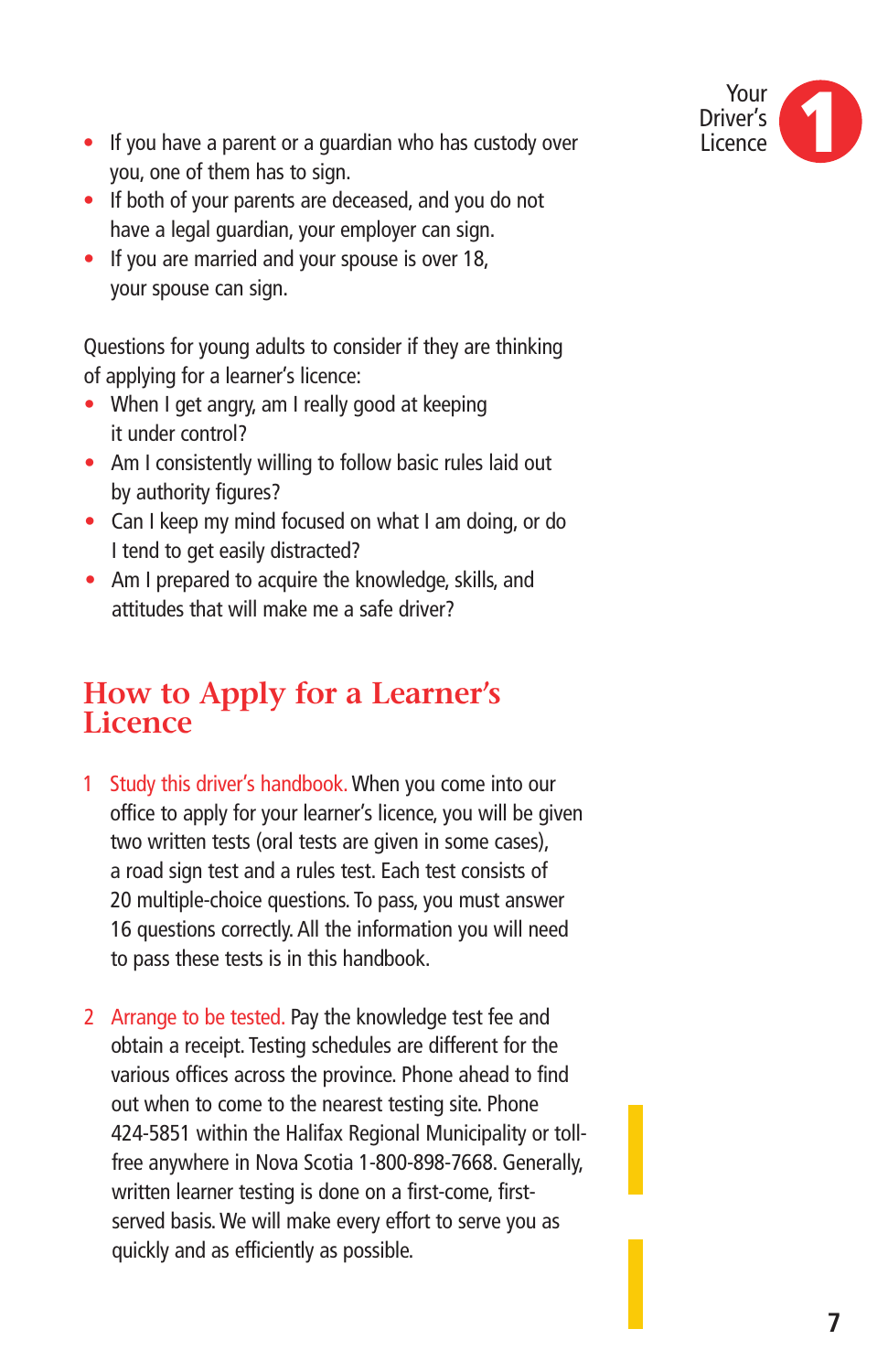

- 3 Come into our office. Bring the following documents with you:
	- proof of your age We will accept your birth certificate, Nova Scotia I.D. card, passport, Canadian Citizenship card, Immigration papers (either Record of Landing or Permanent Resident card), Military identification documents, or Certificate of Indian Status card.
	- two other pieces of identification that contain your name and signature We accept official documents such as credit cards, bank cards, or health cards.
	- if your name has changed due to marriage or a formal name change and the name on your Birth Certificate is different than the two pieces of signed ID, you must bring in supporting documentation such as your Marriage Certificate or Change of Name Certificate from Vital Statistics.
	- if you are 16 or 17 years old, a signed consent form You may bring a signed consent form with you or bring your parent, or other acceptable signee, with you to sign the consent at the time of testing.
- 4 Complete an application form. This is called an Application for Driver's Licence.
- 5 Pass a vision test. This is a screening test to ensure that you meet minimum vision standards. It includes a colour test, a field-of-vision test (minimum 120 degrees), a visual acuity test (minimum 6/12 [20/40] Snellen), and a distance-judgement test. If your vision is not acceptable for driving, then a licence will not be issued. You will be given a form to be completed by an ophthalmologist or optometrist. Once the form is completed, present it to a driver enhancement officer. The specialist's professional opinion and recommendations will be accepted. If you do require visual correction, a licence will not be issued until it has been obtained. If you can only pass the vision test using corrective lenses, your licence will be issued with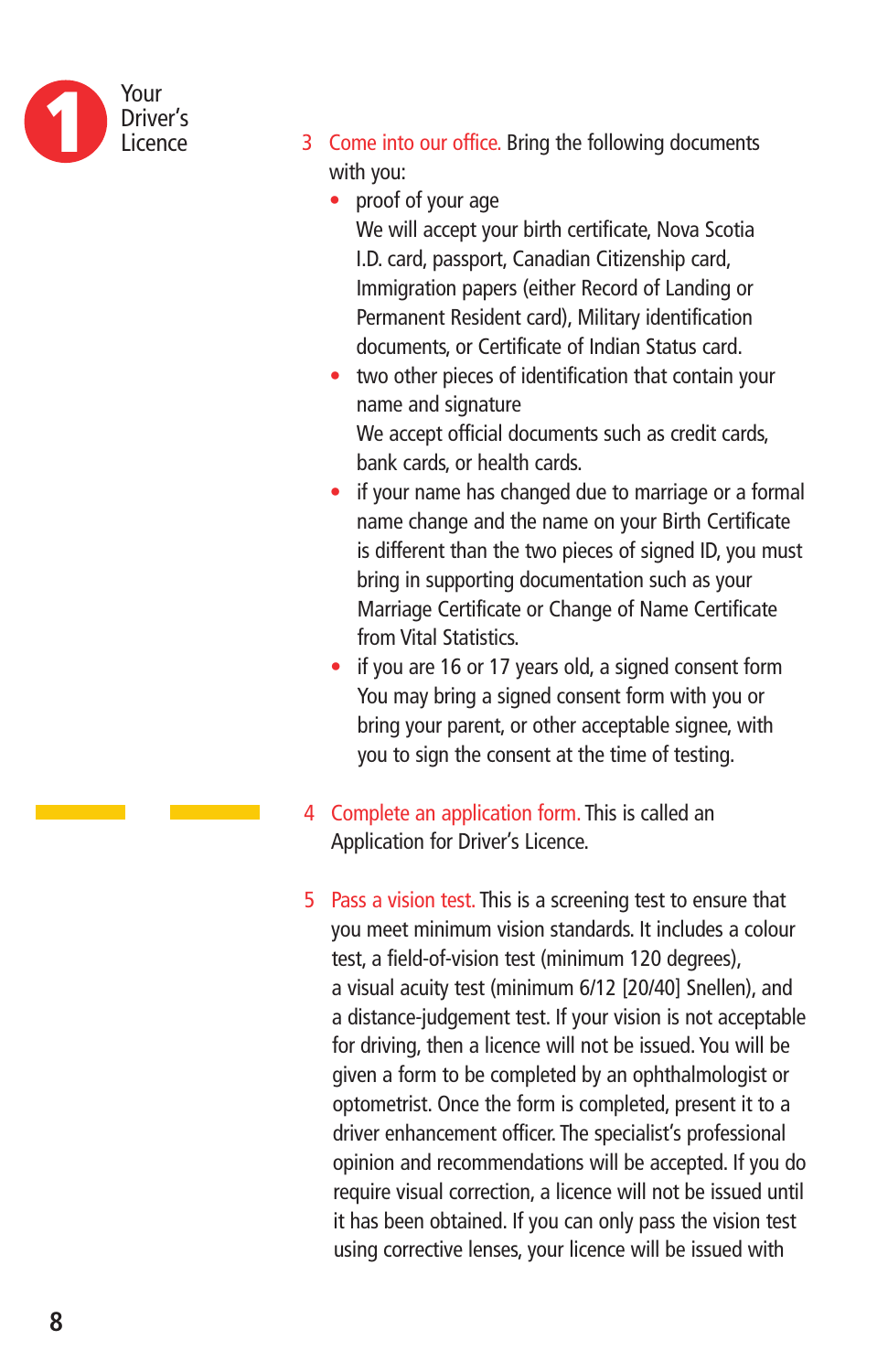the following condition: Valid only while licence holder is wearing proper visual correction.

- 6 Pass a road sign test. This tests your ability to recognize and understand the meaning of highway road signs. You must answer 16 of 20 questions correctly.
- 7 Pass a rules test. This tests your knowledge of traffic laws and rules for safe driving. You must answer 16 of 20 multiple-choice questions correctly.
- 8 Pay the licence fee. Once you have passed all three tests (vision test, road test, rules test), go to the transaction

counter and pay the licence fee. You will then be given your learner's licence. As a convenience, you may pay for the road test at the same time. Note: keep your road test receipt. If you lose the receipt or forget to bring it to the road test you will have to purchase another one.

9 Congratulations! You now have your learner's licence and have become part of the Graduated Driver Licensing program. Learn the conditions under which you may drive and then practise, practise, practise.



Remember to always carry your learner's licence with you when you are operating a motor vehicle.

#### Sample of Learner's Licence

#### *Expiry*

Your learner's licence is good for one year. If you have not acquired your newly licensed driver's licence (called Class 5N) before the end of the twelfth month, you must then reapply for a learner's licence. However, you will not have to wait an additional three or six months before taking a road test.

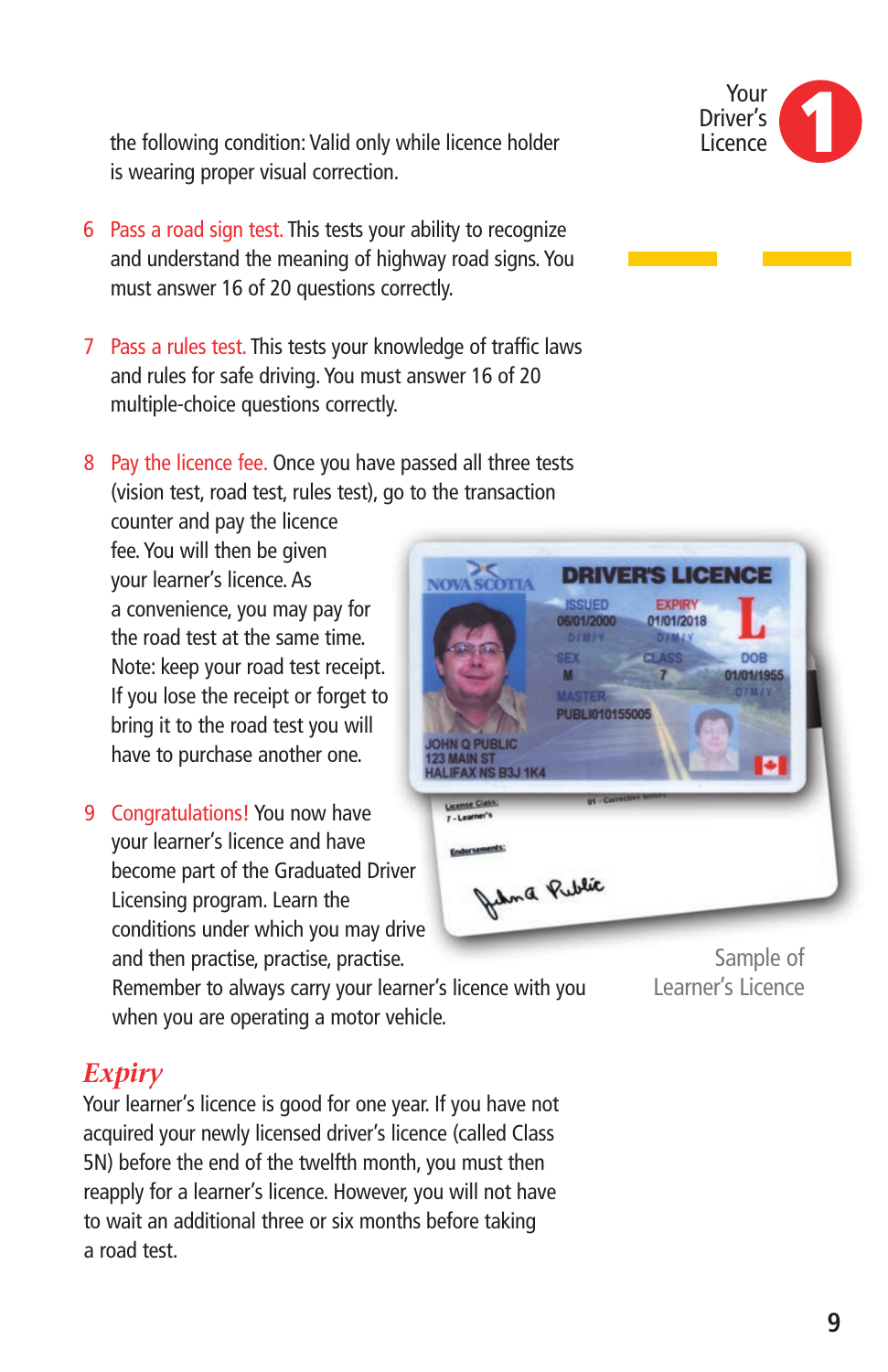

#### *Restrictions*

While you hold a learner's licence, you must comply with two important restrictions on your driving:

1 You must drive with an experienced driver in the front seat of the vehicle and no other passengers. An experienced driver is someone who has held a valid driver's licence for two years and is no longer in the GDL program.



2 Your blood-alcohol level must remain at zero. That means absolutely no drinking when driving.

If you violate these restrictions, you will receive demerit points. As a learner, if you get four or more demerit points, then your driving privileges will be suspended for six months. The suspension will delay your taking the road test and moving to the newly licensed driver stage. (See pages 28 and 29 for information on demerit points.)

Don't Drink and Drive symbol

# **Becoming a Good Driver**

It takes both a safe driving attitude and experience to be a good driver. A safe driving attitude comes from thinking about safety, being cautious, and avoiding unnecessary risks. Through experience, your skills and coordination will improve.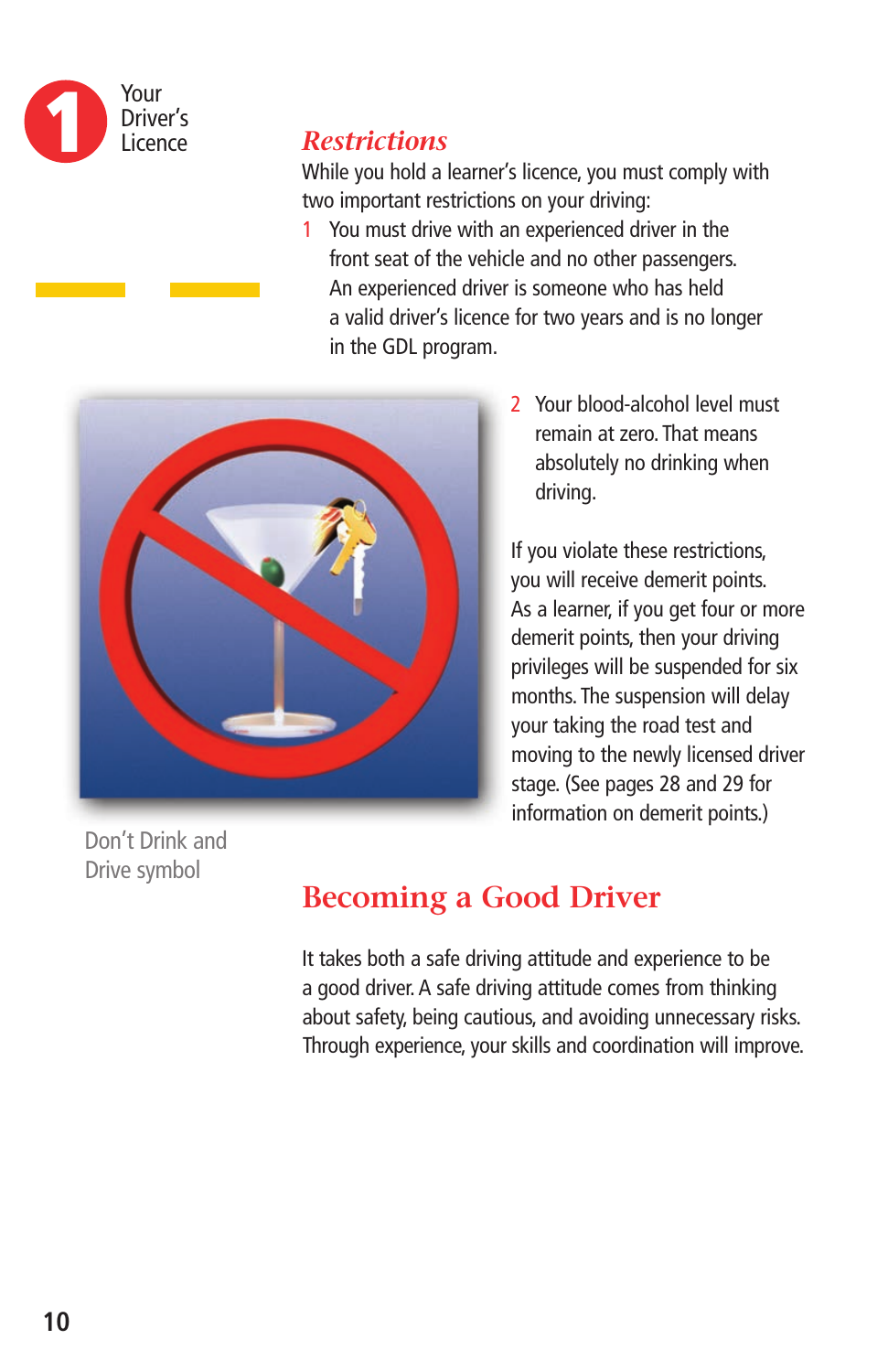As a good driver, you will

- always wear a seat belt and ensure that your passengers do so
- never drive when you are impaired by alcohol, prescribed medications, or illegal drugs
- think twice about driving when you are tired or too emotional
- keep your vehicle and yourself in good condition (See Section 4 on safety.)

If you are going to become a driver, become a good driver.

#### *Be prepared*

- Identify situations that require concentration or reaction.
- Predict what other drivers and pedestrians will do or might do.
- Make safe decisions.

Identifying dangerous situations early improves the chances of making a safe decision. Avoid distractions. Perform safety scans continuously. A European study revealed that if drivers had just one more second to react, 80 per cent of crashes could be avoided.

#### *Learn to control your vehicle*

Professional racing drivers control their vehicles with great precision. For them, even a slight mistake could result in an collision causing injury or even death. You too must learn to control your vehicle with precision. It is very important to begin with good instruction. Often in life learning comes from making mistakes. However, there is no room for error when operating a vehicle.



*Provincial statistics indicate that the Graduated Driver Licensing program has contributed to the downward trend of highway collisions for new drivers in the province of Nova Scotia. (Based on evaluation by the Traffic Injury Research Foundation, 2003.)*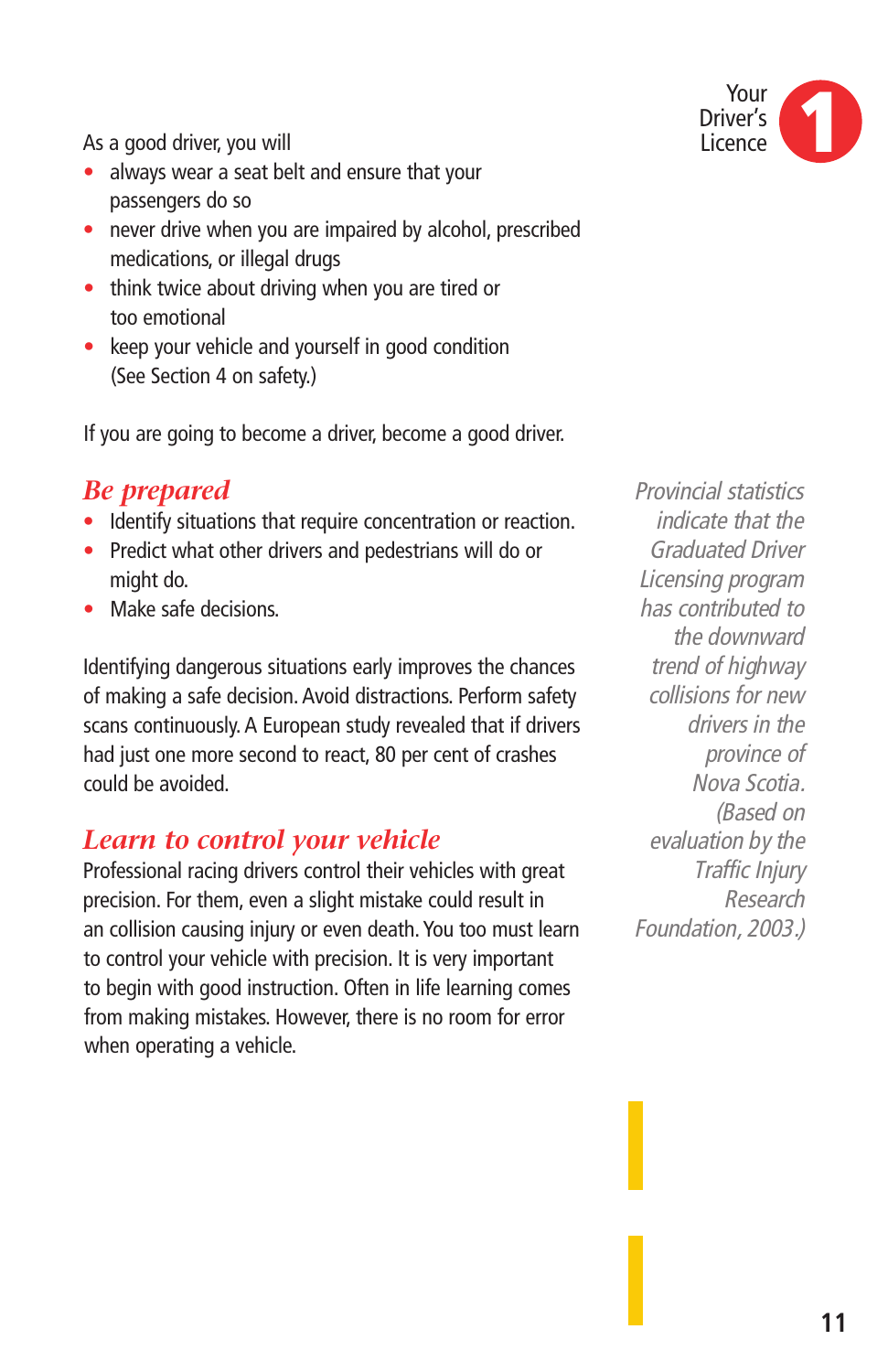

#### *Driver training programs*

At some point along the way, before you can exit the GDL program and get your regular driver's licence, you will have to take a driver training program that is approved by Service Nova Scotia. You can take either the long course or the short course. The long course involves at least 25 hours of classroom time and at least 10 hours of actual driving time. The short course is 6 hours of classroom time.

Learners, take note: if you take the long course, you can take your road test after only three months (instead of six). There are also some other advantages:

- You may save money on insurance.
- You learn to drive from a professional instructor.
- You will automatically meet a requirement you need to exit the GDL program and get your regular driver's licence.

### *Tips for safe, fuel-efficient driving*

- **Don't drive aggressively** quick starts, hard stops, and extreme aggressive driving can increase fuel consumption by up to 39 per cent.
- **Drive at the posted speed limit** increasing your cruising speed from 100 km/h to 120 km/h will increase fuel consumption by 20 per cent.
- **Don't idle** when you let your vehicle idle longer than 10 seconds, you burn more fuel then you would restarting the engine.
- **Drive only when you need to** leave your vehicle at home whenever possible by walking, biking, blading, carpooling, or taking the bus to nearby locations.
- **Plan ahead** If you have to drive, plan the most fuelefficient route in advance.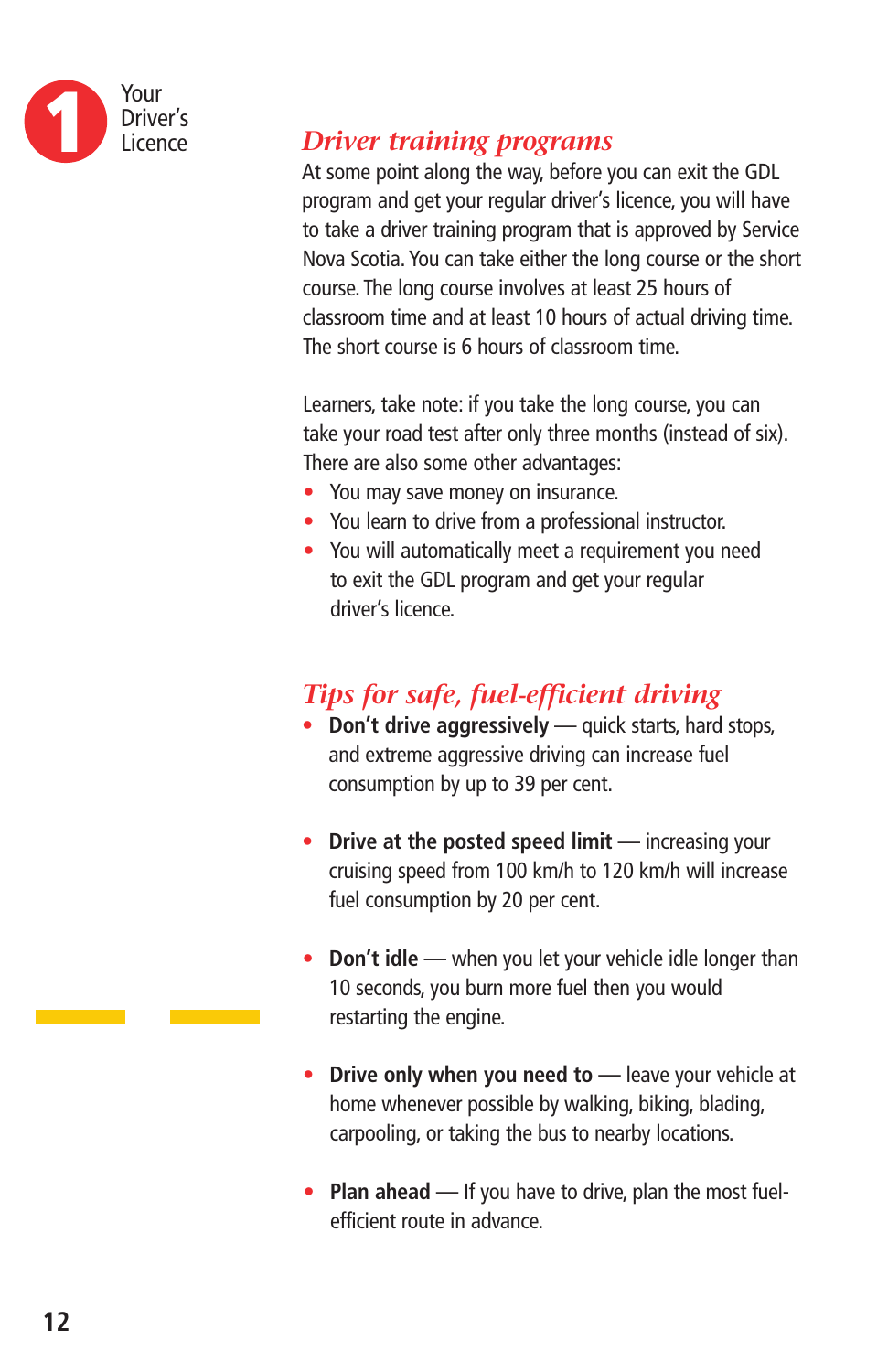

- **Use your vehicle's air conditioner sparingly** using your air conditioner in stop-and-go traffic can increase fuel consumption by as much as 20 per cent. Try opening the windows or fresh air vents to cool your vehicle.
- **Measure the inflation level of your tires once a month.** A single tire under-inflated by just 56kPa (8psi) can increase your vehicle's fuel consumption by 4 per cent.
- **Use cruise control** on dry, flat wide-open highways, use cruise control to help improve fuel efficiency by maintaining an even speed.
- **Maintain your vehicle properly** a poorly maintained vehicle consumes more fuel, produces higher levels of emissions, requires more expensive repairs, and has a lower resale value.

Find out more information at <vehicles.gc.ca>.

#### **Road Test**

Normally, learners have to wait at least six months before they can take a road test. (However, if you pass a longcourse driver training program, you have to wait only three months.)

#### *Steps*

- 1 Pay the road test fee and obtain a receipt.
- 2 Make an appointment for the road test by calling our Telephone Information Centre at 424-5851 or toll free outside Metro 1-800-898-7668. You need your road test receipt number when making the appointment. Note: Your road test will be cancelled if road or weather conditions are hazardous at the appointed time.
- 3 Bring the following items to your appointment: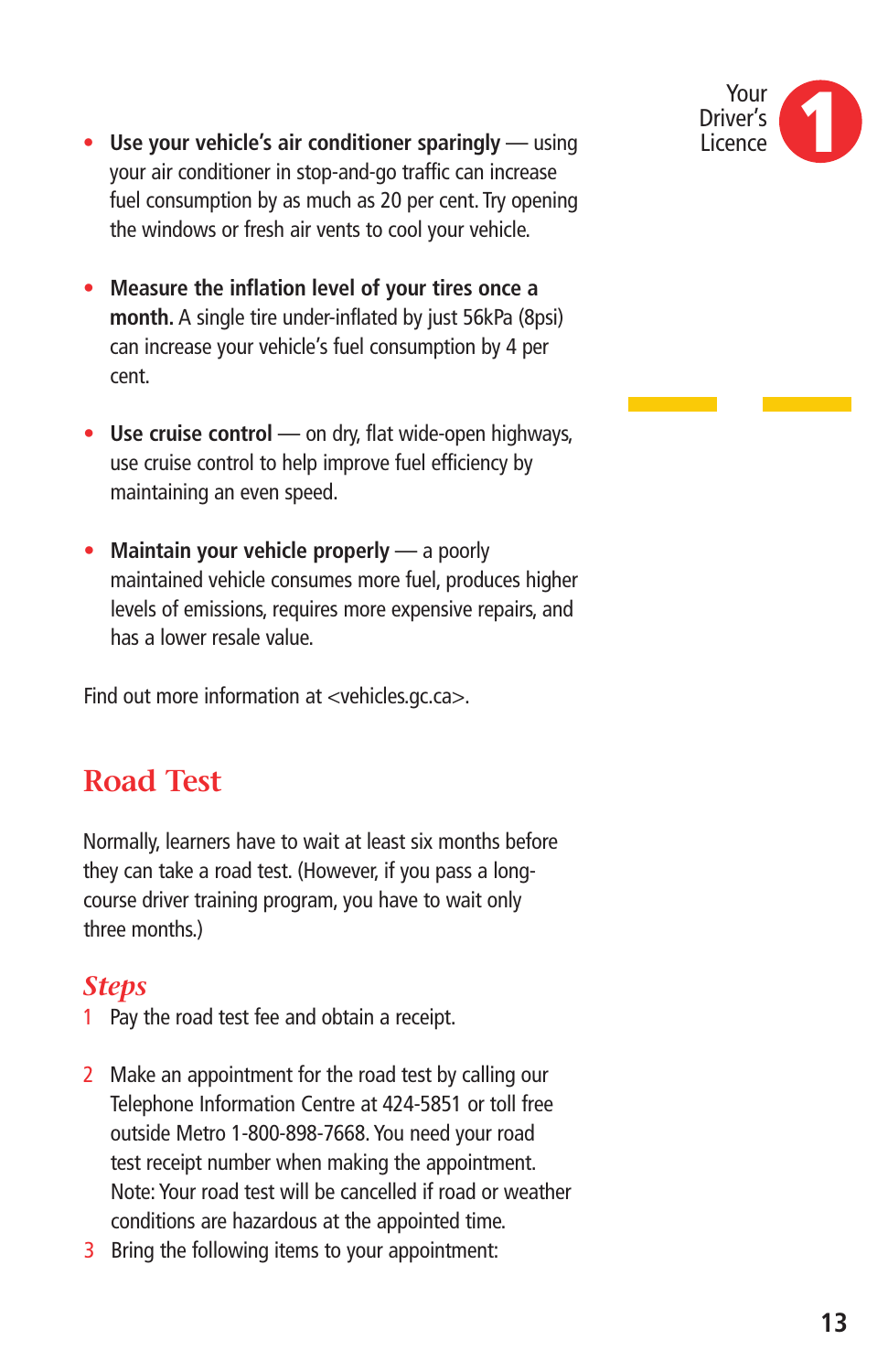

- road test receipt—if you lose the receipt or forget to bring it to your road test, you will have to purchase another one
- a vehicle to take the test with. It should be one that you have driven before and that is comfortable and familiar to you. Your vehicle must be in good mechanical condition and must have a valid safety inspection sticker
- your current licence
- the motor vehicle permit for the vehicle you will be driving
- a valid insurance liability card in the name of the registered owner of the vehicle that you will be driving
- 4 Read the instruction sheet provided by the driver enhancement officer before the actual road test.
- 5 The driver enhancement officer will begin by asking for your learner's licence, vehicle permit, and insurance liability card. The driver enhancement officer will then ask you to demonstrate the use of signal lights, horn, brake light, headlights, windshield wipers, and hand signals.
- 6 Listen as the driver enhancement officer explains the test. Follow his or her instructions. During the driving test, do not talk unnecessarily to the driver enhancement officer, who will be busy giving instructions, observing your performance, and recording your score.
- 7 Take the test. During the test, the driver enhancement officer will be observing the following:
	- how well you control the vehicle during starting, stopping, turning, and parking
	- your observation skills, including shoulder checks, when and how often you use your mirrors, and where you look
	- how well you respond to traffic, pavement markings,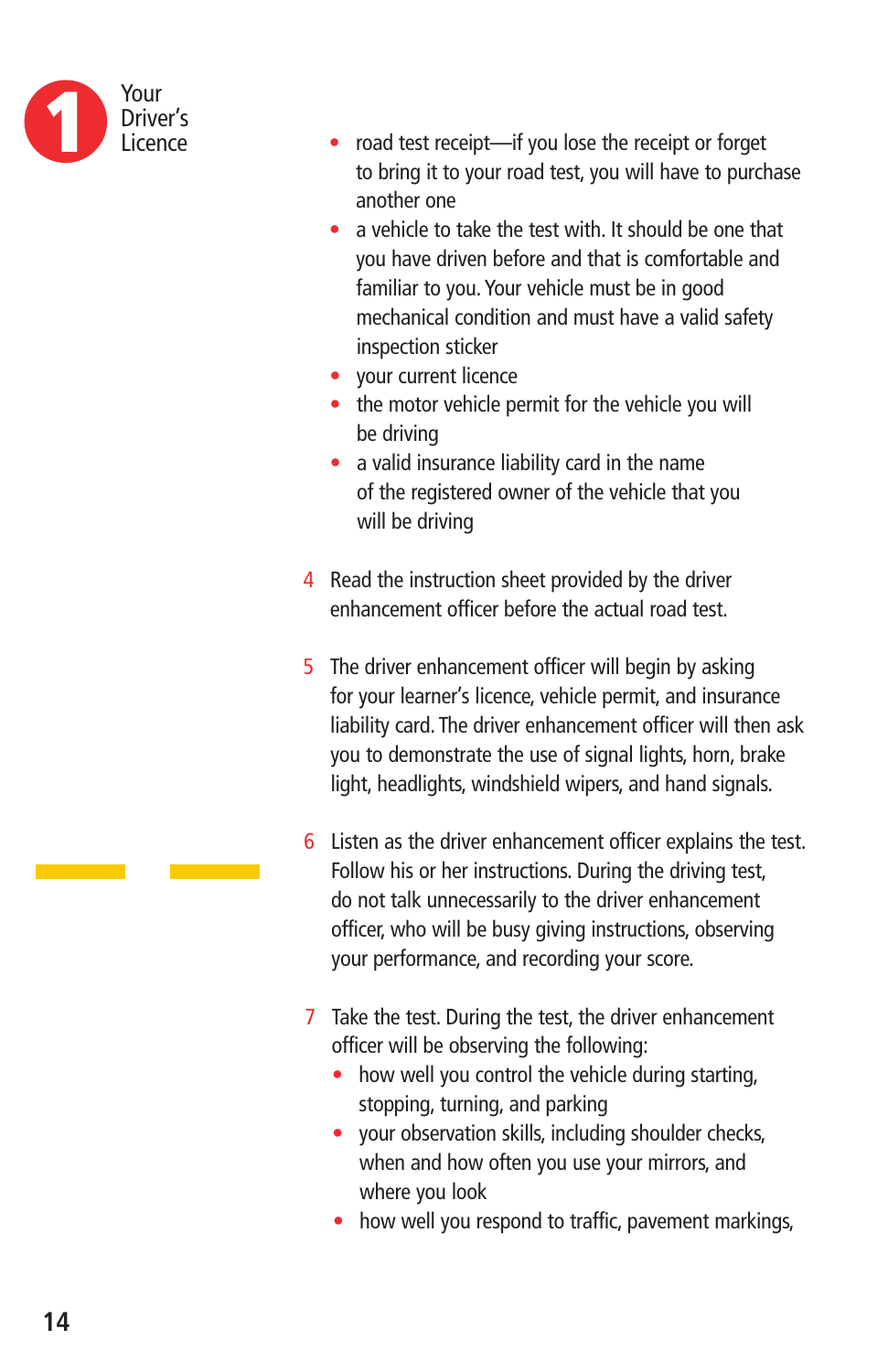

signs, and possible hazards

- how well you manage the space around your vehicle
- your ability to make safe lane changes
- how closely you follow and stop behind other vehicles

• how you communicate with other road users, including your use of turn signals and brake lights and whether you make eye contact with other drivers and pedestrians

- your ability to make good driving decisions, such as knowing when to yield the right of way
- your speed
- 8 At the end of the test, the driver enhancement officer will give you a complete report of your skills and explain any mistakes you may have made. The driver enhancement officer will tell you if you have passed.

If you do not pass the road test, the driver enhancement officer will advise you on how to improve your driving skills. You should study some more and get more practice. You must wait at least one week before you may take the test again. You must pay another road test fee and book another appointment.

| M. No. .<br>License - Diest                              |             |                                                                                                   | flate.                          |                                         |                  |                                         |
|----------------------------------------------------------|-------------|---------------------------------------------------------------------------------------------------|---------------------------------|-----------------------------------------|------------------|-----------------------------------------|
|                                                          |             |                                                                                                   |                                 | Dist No.                                |                  |                                         |
|                                                          |             |                                                                                                   |                                 | Date of Birth                           |                  |                                         |
|                                                          | Cand.       | Exp. Oute                                                                                         |                                 |                                         |                  |                                         |
| Name                                                     |             |                                                                                                   | $40 - 50$                       | $\overline{D}$<br><b>Magellan</b>       | ₩                |                                         |
|                                                          |             |                                                                                                   |                                 |                                         |                  |                                         |
| Address -                                                |             |                                                                                                   | DESCRIPTION OF VEHICLE OPERATED |                                         |                  |                                         |
| Postal Dode                                              |             |                                                                                                   | Reg. Deter                      |                                         |                  |                                         |
| Place of Examination _                                   |             |                                                                                                   |                                 |                                         |                  |                                         |
|                                                          |             |                                                                                                   | Insurance explry date           |                                         |                  |                                         |
|                                                          |             |                                                                                                   |                                 |                                         |                  | Cabric C                                |
| Re-examination                                           | ×           | Passed                                                                                            | ۰                               | <b>Analysis of Road Test Fallure</b>    |                  |                                         |
| Reason for re-examination                                |             | <b>Tel Test</b>                                                                                   | O.                              | 1. Accident                             | U                | PRE-CHECK<br>PRE-CHECK                  |
|                                                          |             | 2nd Test                                                                                          | ö                               | 2. Dangerous Action                     | c                | 92.93                                   |
| 1. Point System                                          | o           | 3rd Test                                                                                          | n.                              | 3. Serious Violation                    | ö                |                                         |
| 2. Before Restoration                                    | c           |                                                                                                   |                                 | 4. Accumulated Minor Intractions        | ٥                |                                         |
| 3. Accident<br>4. Required by Dept.                      | $\Box$<br>ö | <b>Failed</b><br>Reason for Falure                                                                | ö                               | 5. Discontinued Test                    | $\Box$           |                                         |
| 5. Other.                                                | ö           | 1. Vision                                                                                         | ö                               |                                         |                  | ÷                                       |
| 6. School Bus.                                           | é           | 2. Knowledge of Rules                                                                             | ä                               |                                         |                  |                                         |
|                                                          |             | 3. Knowledge of Road Signs                                                                        | ö                               |                                         |                  |                                         |
|                                                          |             | 4. Road Test                                                                                      | ö                               |                                         |                  | į                                       |
| Vision (                                                 |             |                                                                                                   |                                 | <b>Apparent Physical Disability</b>     |                  |                                         |
| Rules of Road                                            |             |                                                                                                   |                                 |                                         |                  | 行所み声                                    |
|                                                          |             |                                                                                                   |                                 |                                         |                  | l<br><b>CRIS Strand Brown</b><br>SNOWN! |
| Sign Recognition<br>REMARKS:                             |             |                                                                                                   |                                 |                                         |                  |                                         |
|                                                          |             |                                                                                                   |                                 |                                         |                  |                                         |
|                                                          |             |                                                                                                   |                                 |                                         |                  |                                         |
|                                                          |             |                                                                                                   |                                 |                                         |                  | <b>Tha</b>                              |
| LICENSE ISSUED- D'We D'Be                                |             |                                                                                                   | Cond.                           |                                         |                  | Services:                               |
|                                                          |             | Date:                                                                                             |                                 | tu.                                     |                  | R                                       |
| <b>Posting Code</b>                                      |             |                                                                                                   |                                 |                                         |                  |                                         |
|                                                          |             |                                                                                                   |                                 |                                         |                  |                                         |
| Signature of Applicant                                   |             |                                                                                                   |                                 | Signature of Driver Enhancement Officer |                  |                                         |
|                                                          |             |                                                                                                   |                                 |                                         |                  |                                         |
| Fort: 124 (Fax: 11 68) 194079                            |             |                                                                                                   |                                 |                                         |                  |                                         |
|                                                          |             |                                                                                                   |                                 |                                         |                  |                                         |
|                                                          |             |                                                                                                   |                                 |                                         |                  |                                         |
| <b>DIM MUST BE RETURNED</b><br><b>EEEES</b> OR EMOURRES. |             |                                                                                                   | <b>EBSH FOR ROAD TEL</b>        |                                         | <b>Since the</b> | ERI                                     |
|                                                          |             | animous wholesale<br>j<br>til action (Special)                                                    |                                 |                                         | <b>Graduate</b>  |                                         |
|                                                          |             | (Voldp)                                                                                           |                                 |                                         |                  |                                         |
|                                                          |             |                                                                                                   | 道                               |                                         | ñ                | <b>RESULTS</b>                          |
|                                                          |             | 67 denote on Fordy Inputo Auto<br>75 Brintin or class 14 Aug<br><b>All Americans and Sund Sun</b> |                                 |                                         |                  |                                         |
|                                                          |             |                                                                                                   |                                 |                                         |                  |                                         |
| <b>RIVE ENVIRONMENT</b><br>š                             |             |                                                                                                   | <b>DEDITATION</b>               |                                         | 000<br>111       |                                         |

Sample of Road Test Score Sheet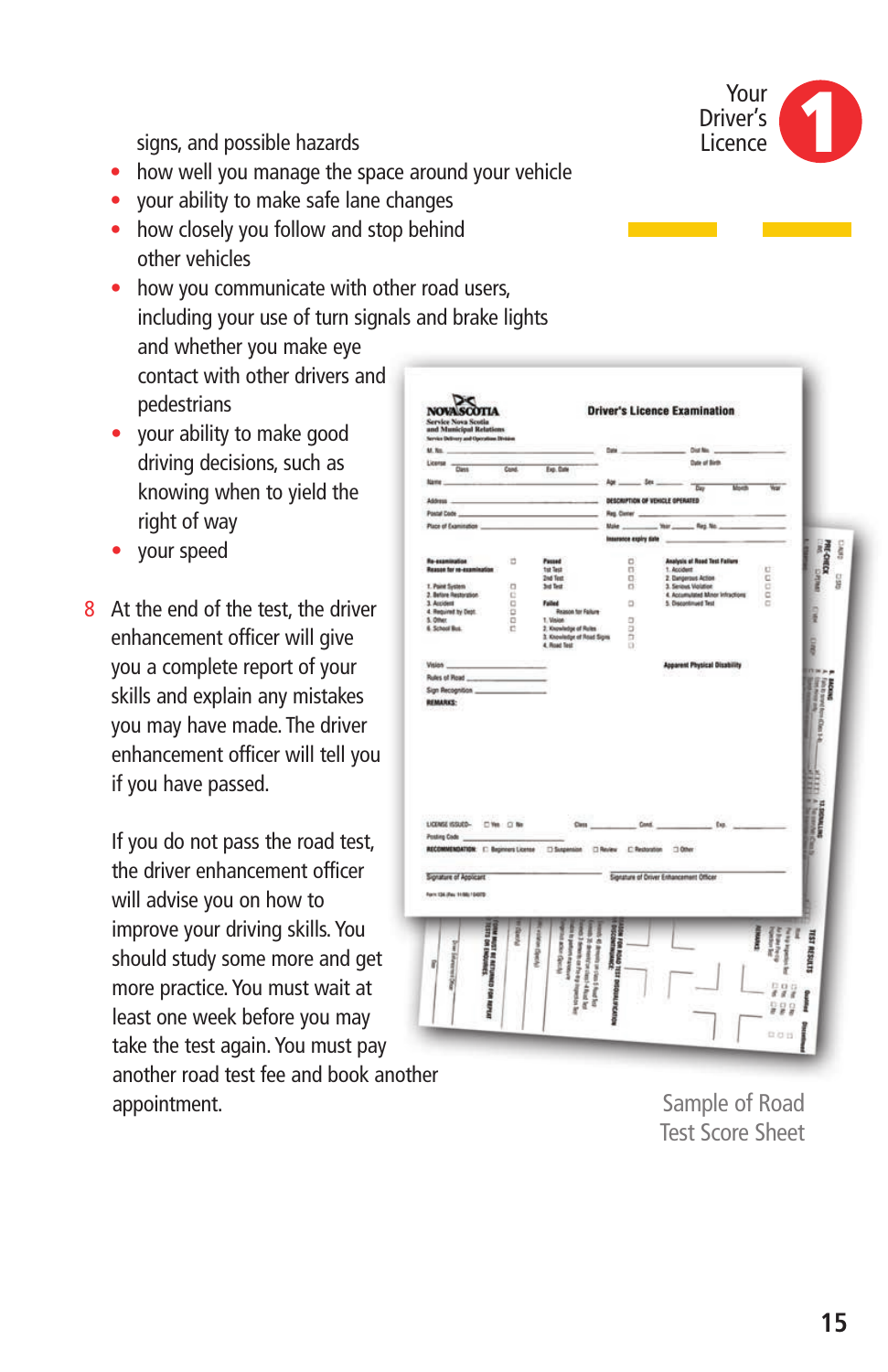

**9** If you have passed the road test, the driver enhancement officer will tell you how to exchange your learner's licence for a newly licenced one. Note that there is a time limit to do this.

You must have your driver's licence upgraded within 6 months of passing the road test. Failure to do so will result in you having to complete the road test again.

You will find a sample road test score sheet in the back of this handbook, under Driver's Licence Examination.

#### **Newly Licensed Drivers (called "Class 5N")**

Once you pass the road test, you leave the learner's stage and advance to the newly licensed stage. You remain in this stage for at least two full years.

#### *Restrictions*

While you have a newly licensed driver's licence, you must comply with three important restrictions on your driving:

- 1 Your blood alcohol level must remain at zero.
- 2 Passengers: You may transport only one passenger in the front seat and only as many rear seat passengers as there are seat belts.
- 3 Curfew: You cannot drive between midnight and 5:00 am unless you meet one of the following conditions:
	- You are accompanied by an experienced driver who has held a Class 5 licence for at least two years and is not still in the GDL system. The experienced driver must be in the front seat.
	- You are exempted by Service Nova Scotia/Registry of Motor Vehicles.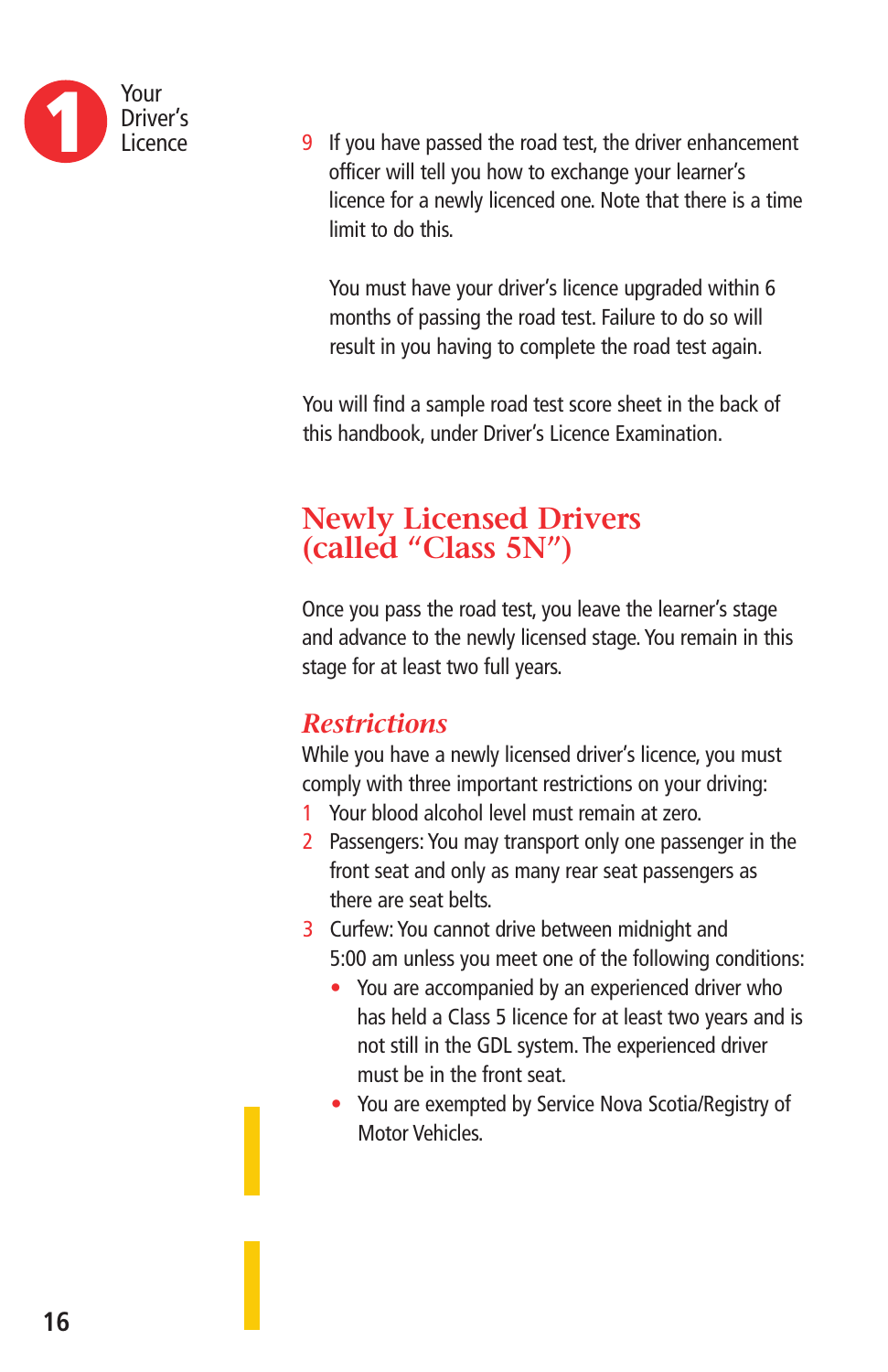#### Your Driver's Licence **1**

#### *Exemption from nighttime driving curfew*

If you are required to drive to and from work between midnight and 5:00 am, you must apply for an exemption from the nighttime driving restriction. There is a fee for this exemption. An application form can be obtained from the Registry of Motor Vehicles or Access Nova Scotia centre.

#### *No upgrade while in GDL*

You cannot apply to upgrade to a higher class of licence (1-4) while in the newly licensed stage.

#### *Demerit points and suspension*

The demerit-point system remains in effect during this stage. If you accumulate six points, then your driving privileges will be suspended for six months. If you are suspended while at the newly licensed stage, then you will not be able to move to experienced driver status for two years from the date your licence is reinstated, nor can your licence be upgraded to

**NO** 

a higher class of licence. For more information on demerit points and the point table refer to pages 28 and 29.

#### *Exiting the GDL program*

To complete the graduated driver licensing program and receive your Class 5 experienced driver's licence, you must do all of the following:

- have your newly licensed driver's licence for at least two years
- successfully complete an authorized driver training program *Note:* any recognized program

completed after October 1, 1994, will be accepted.

Sample of Class 5 Licence

| <b>Q PUBLIC</b><br><b>AIN ST</b>                                                                            | <b>ISSUED</b><br>06/01/2000<br><b>DIMIY</b><br><b>SEX</b><br>M<br><b>MASTER</b><br>PUBLI010155005 | <b>EXPIRY</b><br>01/01/2018<br><b>DIMLY</b><br><b>CLASS</b><br>5 <sub>1</sub> | <b>DOB</b><br>01/01/1955<br><b>DTMTN</b> |  |
|-------------------------------------------------------------------------------------------------------------|---------------------------------------------------------------------------------------------------|-------------------------------------------------------------------------------|------------------------------------------|--|
| AX NS B3J 1K4<br>nse Class:<br>Single vehicle or<br>abination (<14,000 kg)<br>dorsements:<br>Hohn of Public | 01 - Corrective lenses                                                                            |                                                                               |                                          |  |
|                                                                                                             |                                                                                                   |                                                                               | Sample of                                |  |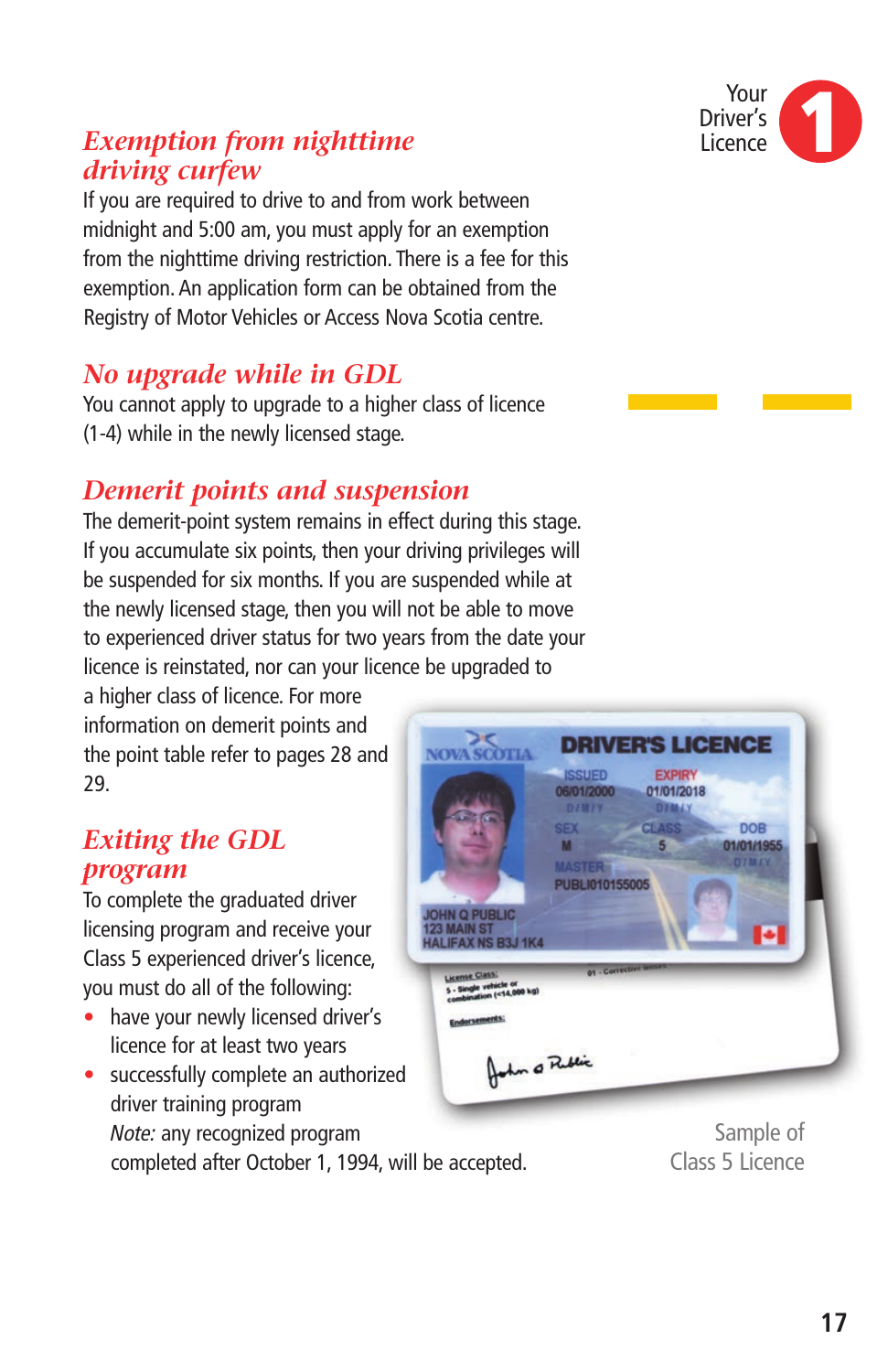

*Public awareness during the initial implementation of the GDL program resulted in a substantial reduction in driver injuries and fatalities for young drivers aged 16 to 21 years. (Based on the Health Information and Education section, Nova Scotia Department of Health, 1995.)*

- provide a copy of your graduation certificate, in person or by mail\*, to any Registry of Motor Vehicles or Access Nova Scotia centre for record purposes
- exchange your Class 5N licence for your regular-class licence (Class 5) (No fee is charged for this exchange.)
- *\* If you mail in your Class 5N licence you cannot drive until you receive your Class 5 licence back.*

Congratulations! Now all driving restrictions placed on you while driving under the GDL program are lifted.

If you do not follow the above procedure, you will remain in the GDL program indefinitely. This means that you will continue to be subject to the program restrictions.

#### **Answers to Some Commonly Asked Questions about the GDL Program**

As a learner, do I have to go to a driving school to get my Class 5N licence? No.

#### Who must participate in the GDL program?

Any person, regardless of age, who applies for a learner's licence to learn to drive. This includes anyone, including experienced drivers (two years), who applies for a motorcycle licence.

#### How long is a learner's licence valid?

A maximum of one year. You must either pass the road test by that time or rewrite the learner's test. If you must rewrite the learner's test, you are not required to wait an additional three or six months before taking a road test.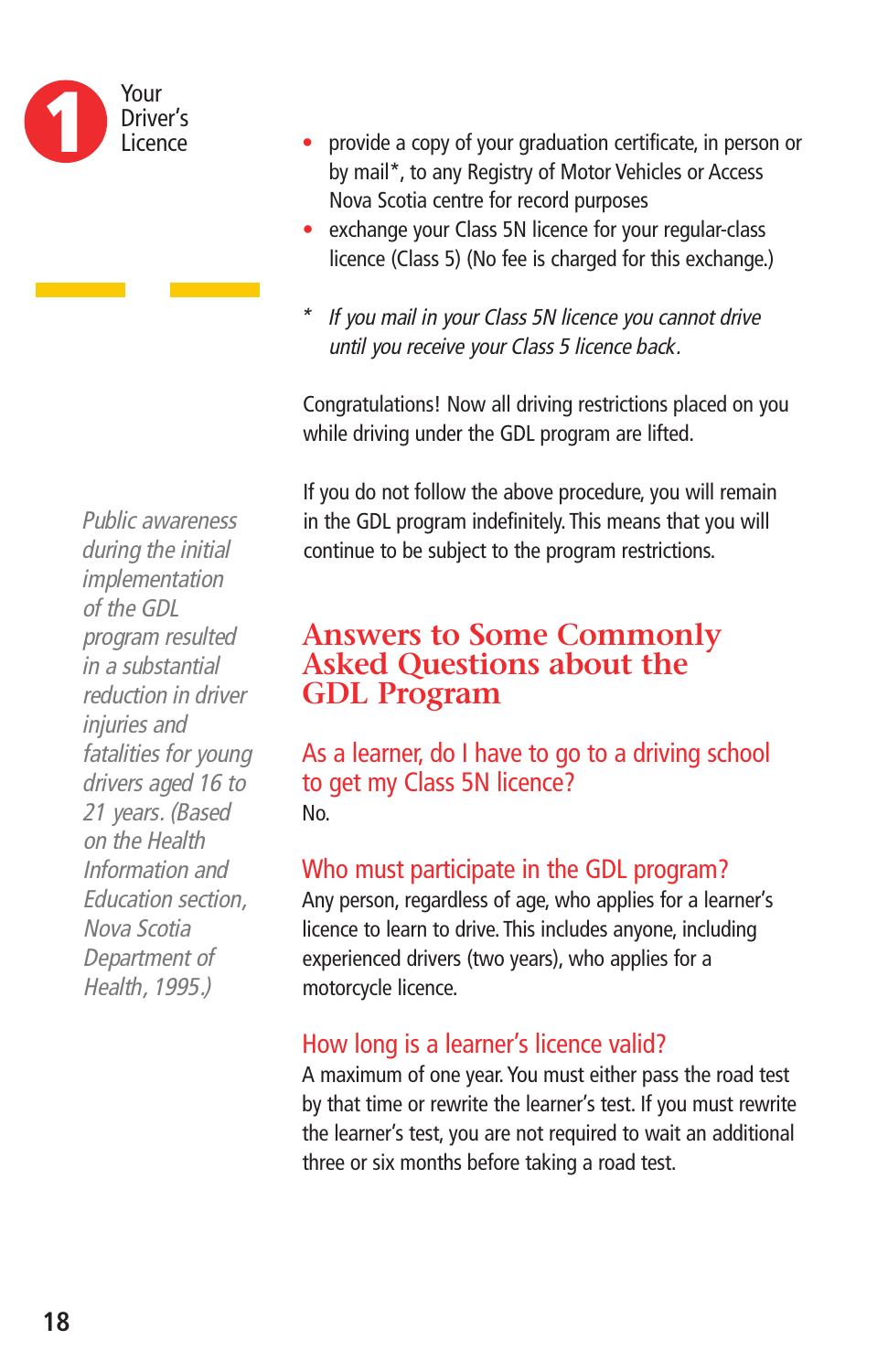

#### What are the stages of the GDL program for passenger vehicle drivers?

Each new driver begins as a learner (Class 7) and progresses to the next stage, newly licensed driver (Class 5N), before exiting as an experienced driver (Class 5).

| Class                        | To enter stage                                                                                                                                                                                                                                                | Length of time<br>in stage                                                                                                                       |
|------------------------------|---------------------------------------------------------------------------------------------------------------------------------------------------------------------------------------------------------------------------------------------------------------|--------------------------------------------------------------------------------------------------------------------------------------------------|
| Learner (Class 7)            | Pass a written<br>and a vision test.                                                                                                                                                                                                                          | At least three<br>months, or six<br>months if no<br>recognized driver<br>course is taken.<br>Must rewrite after<br>twelve months<br>has expired. |
| Newly Licensed<br>(Class 5N) | Pass a road test.                                                                                                                                                                                                                                             | At least two<br>years. No<br>maximum time.                                                                                                       |
| Experienced<br>(Class 5)     | Complete all GDL exit requirements:<br>spend 24 consecutive months in the<br>program with no suspensions; complete<br>a driver training program and register<br>the certificate with the Registry of<br>Motor Vehicles; and turn in your<br>Class 5N licence. |                                                                                                                                                  |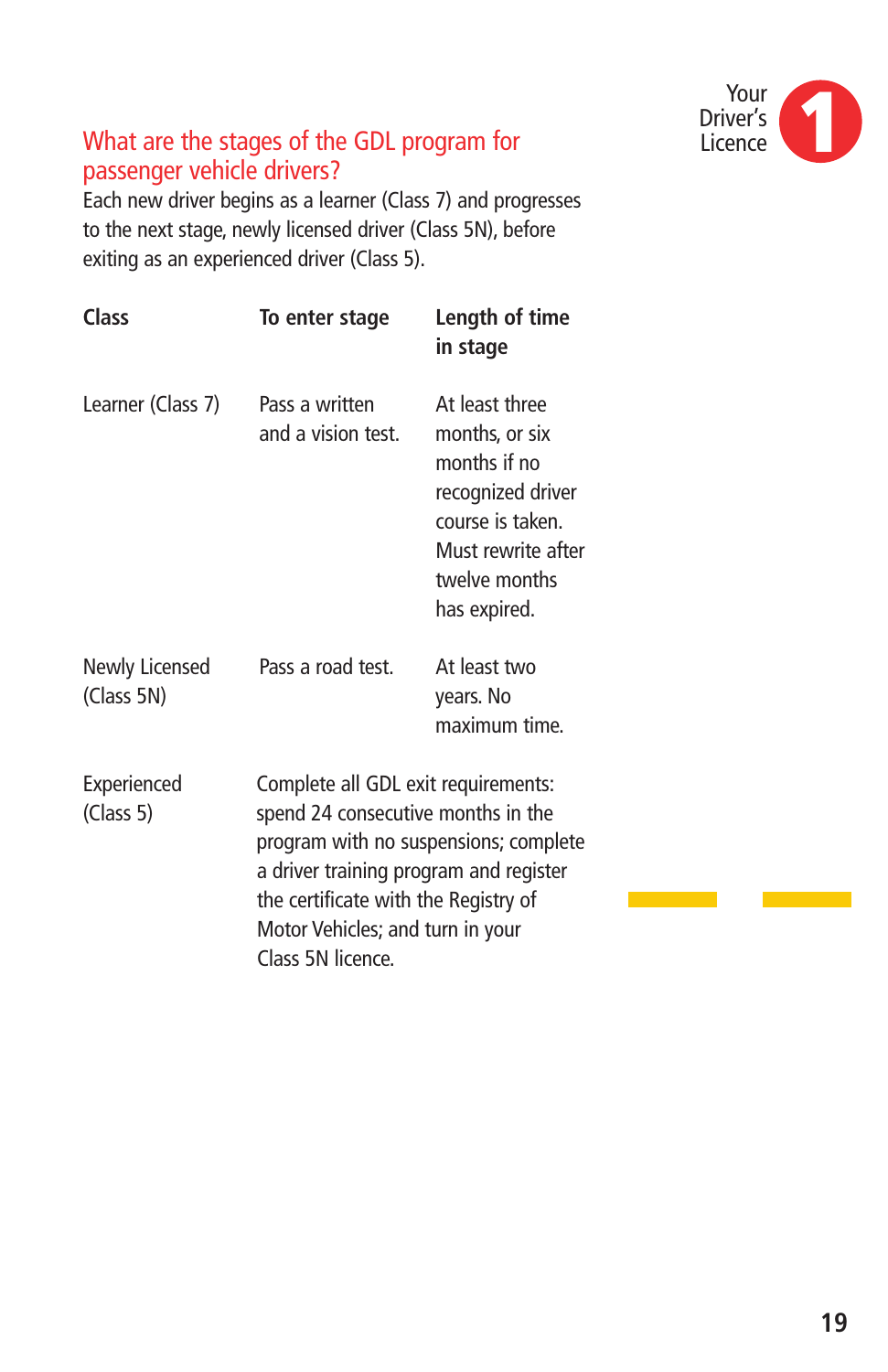

#### I have a learner's licence. Who is allowed to teach me to drive and are there any restrictions?

An experienced licensed driver who has had at least two years of driving experience and is not currently in the GDL program can teach you to drive. The licensed driver must be seated in the front passenger seat and no other passengers can be in the vehicle.

There are exemptions from these restrictions:

- 1 More than one Driver Enhancement Officer may be in a vehicle that is being driven by a person holding a learner's licence.
- 2 When a licensed learner is driving a motor vehicle that is equipped with dual control brake and is accompanied by an instructor approved by Service Nova Scotia, there may be up to three students in the back seat.

It is illegal for a licensed learner to drive a motorcycle or a farm tractor on a public road except when being examined by an examiner.

#### When can I take a road test to become a newly licensed driver and get a Class 5N licence?

After a six-month waiting period. You may shorten this period to three months by completing an approved drivertraining program that has a minimum of 25 hours of classroom theory and 10 hours of driving time.

#### As a newly licensed driver under GDL, how many passengers may I have in my vehicle?

Only one passenger in the front seat and no more passengers in the rear seat than the number of seat belts. For trucks, only one passenger is allowed in the front seat.

#### As a newly licensed driver participating in GDL, can I drive on 100-series highways?

Yes. There is no restriction on which highways you may use.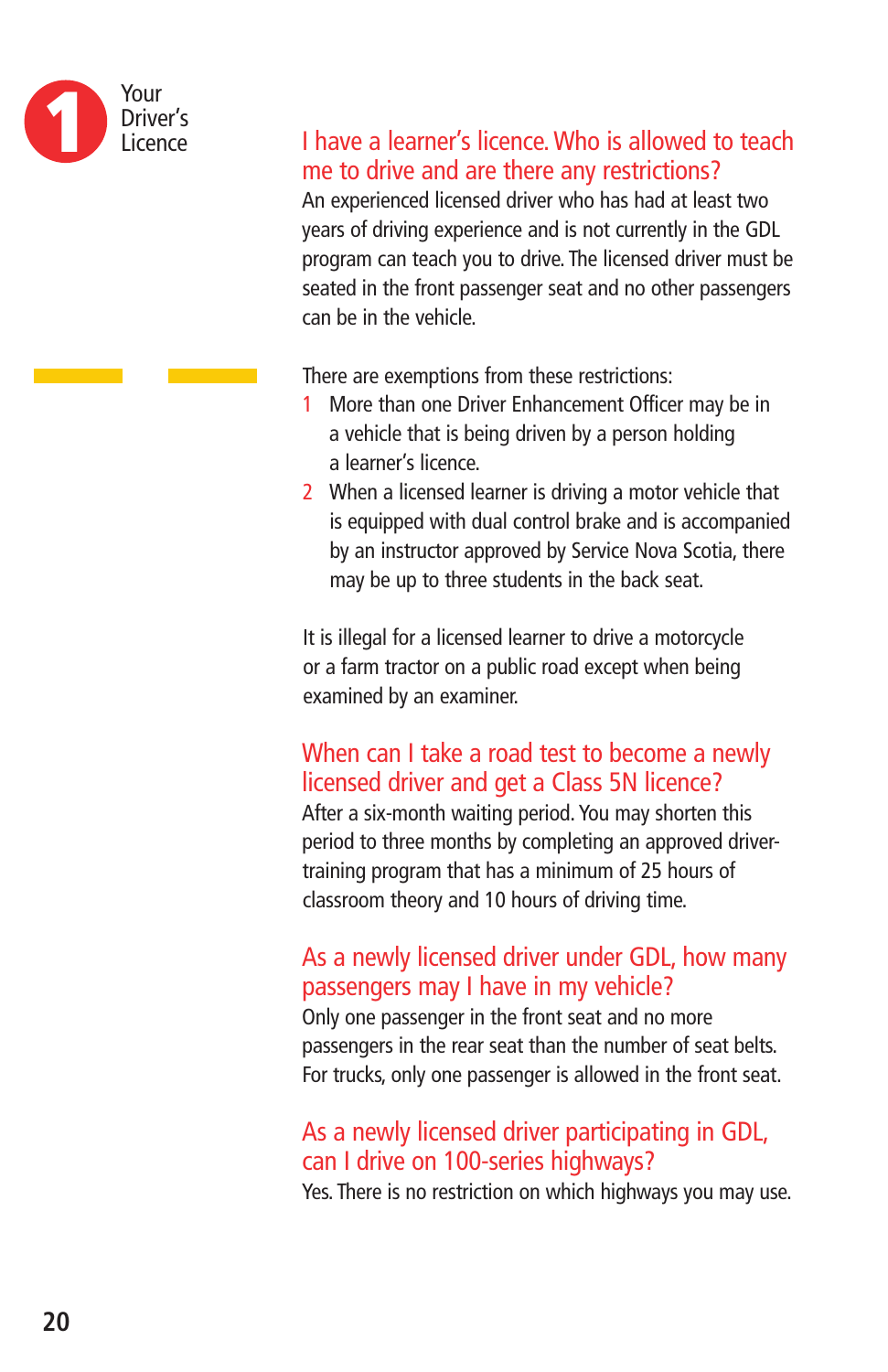

# How long must I remain in the newly licensed or Class 5N stage?

At least two years.

#### What must I do to exit the newly licensed stage after the two-year period?

You must do two things: provide proof (in person or by mail) to the Registry of Motor Vehicles or Access Nova Scotia Centre that you completed a recognized driver training program and exchange your Class 5N licence for a regular Class 5 licence. You may mail in your Class 5N licence with a letter of explanation. However, if you mail in your Class 5N licence, you must not drive until you receive your Class 5 licence back. If you drive without your licence in your possession, you will be violating the Motor Vehicle Act.

#### Is there a charge for this service?

No fee is charged when you exchange your Class 5N for a Class 5 licence, provided your driver's licence is valid at the time of exchange. If your licence has expired you must pay the renewal fee.

#### What happens if I choose not to advance through the program?

You would remain a Class 5N driver and all the restrictions related to that class would apply indefinitely.

#### What are the main operating conditions placed on newly licensed drivers in the GDL program?

- Maintain a zero blood alcohol level.
- Drive only between 5 am and midnight.
- Have no more than one passenger in the front seat
- Carry only the number of passengers in the rear seat for which seat belts are available.
- No upgrade to a higher class of licence.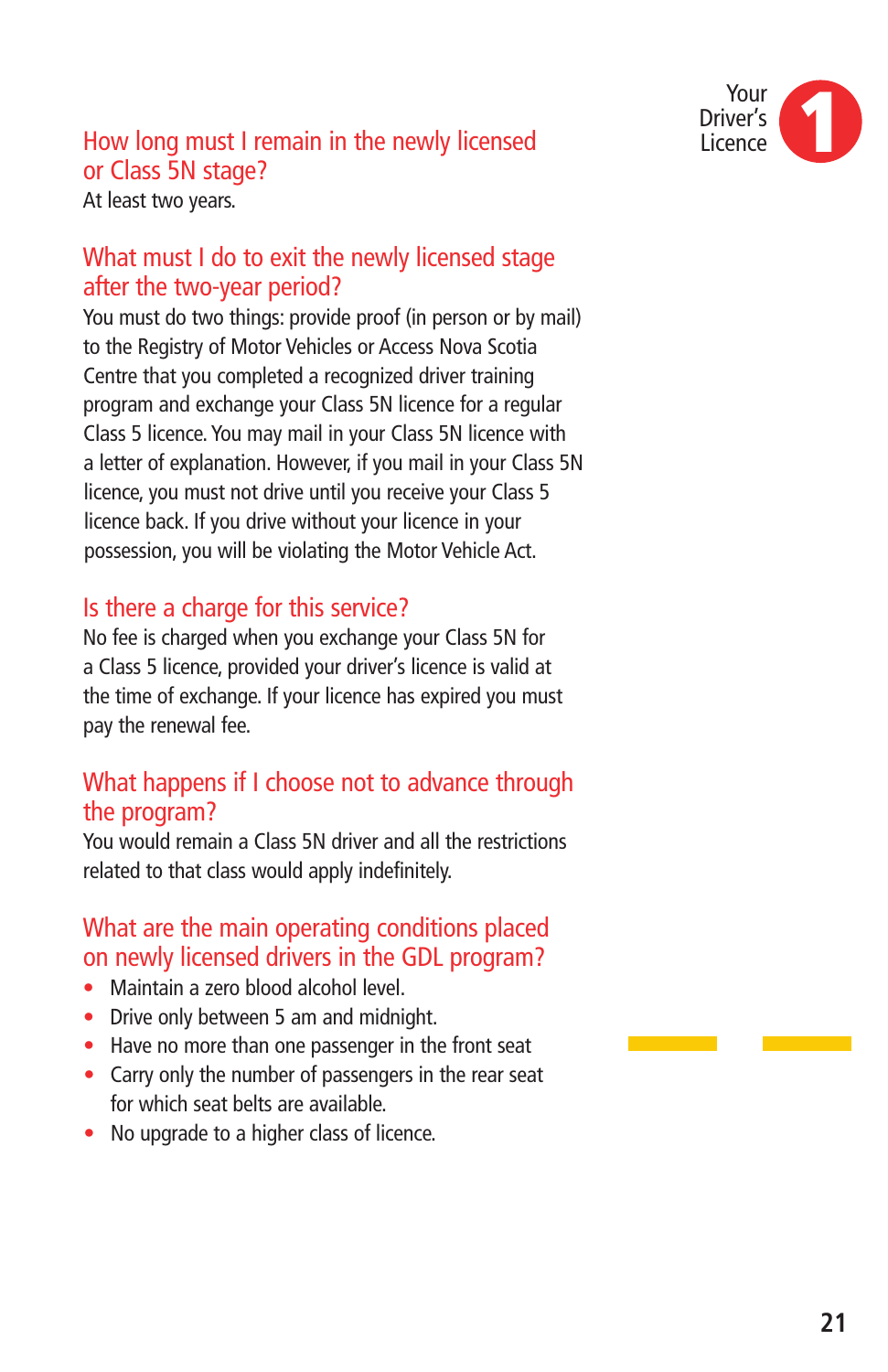

#### Are there penalties for violating the GDL program under the Motor Vehicle Act?

Yes. Fines will be levied and demerit points added to your driving record.

If you are convicted of a speeding violation, you could, in addition to any other penalty imposed, lose your driving privileges for one week and accumulate four demerit points on your driving record. You will remain in the GDL program. However, you will receive a letter requiring you to book an interview with a driver enhancement officer. You must attend this interview. If you fail to book an appointment or to attend the interview, your driving privileges could be suspended indefinitely.

If you are convicted of having care and control of a motor vehicle and have a blood alcohol content exceeding 0 milligrams (.00), you will accumulate six demerit points and will lose your driving privileges for six months.

Any time you accumulate six demerit points on your driving record, you will lose your driving privileges for six months. If you lose your driving privileges, you must complete a minimum two-year period as a newly licensed driver from the date your licence is restored or reinstated. This means that if you have held your Class 5N licence for one year and 11 months and your driving privileges are suspended, then you must start the two-year period for newly licensed drivers all over.

#### Are there any conditions under which I can operate a vehicle during the midnight-to-5 am driving curfew?

Yes. You may drive during curfew hours if you are accompanied by an experienced driver sitting in the front seat of the vehicle or if you have obtained an exemption from the Registry of Motor Vehicles.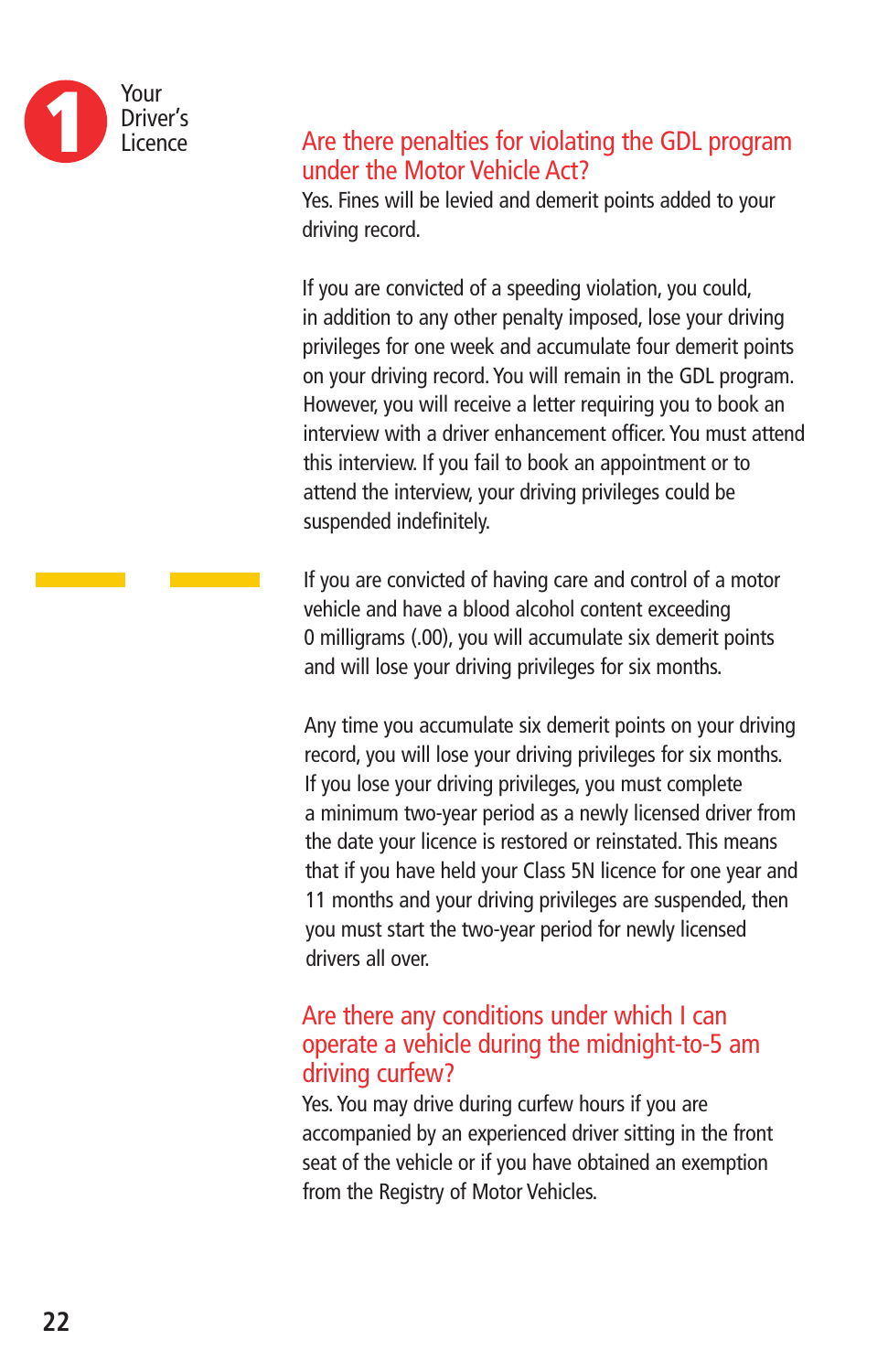

#### Do people who hold Class 8 farm tractor licences before October 1994 fall under the GDL program?

Yes. Once a Class 8 licence holder turns 16, that licence is also valid as a learner's licence (Class 7). The holder then falls under the restrictions of the GDL program.

#### What happens if I lose my driver-training program certificate?

You must contact the driving school or agency for a replacement certificate. You may have to pay to have it replaced.

# **Renewing Your Licence**

You must renew your driver's licence every five years. You are responsible for making sure that this is done. Service Nova Scotia will send you a renewal notice approximately two months before your birthday to the address recorded at the Registry of Motor Vehicles. Be sure to keep your address up to date. Bring the renewal notice to any Access Nova Scotia centre or Registry of Motor Vehicles office to have your licence renewed. If you do not receive a renewal notice you must complete an application to renew your driver's licence at any Access Nova Scotia centre or Registry of Motor Vehicle office. Holders of classes 1, 2, 3, and 4 licences must have a completed satisfactory medical upon renewal.

When renewing your driver's licence you must notify the customer service representative of the following:

- any changes in your physical or mental health that might limit or alter your ability to operate a vehicle. Examples of these changes include heart conditions, mental conditions, eye diseases, diabetes, strokes, substance abuse, conditions resulting in the loss of consciousness, and reduction in the use of a limb.
- any revocation or suspension of your licence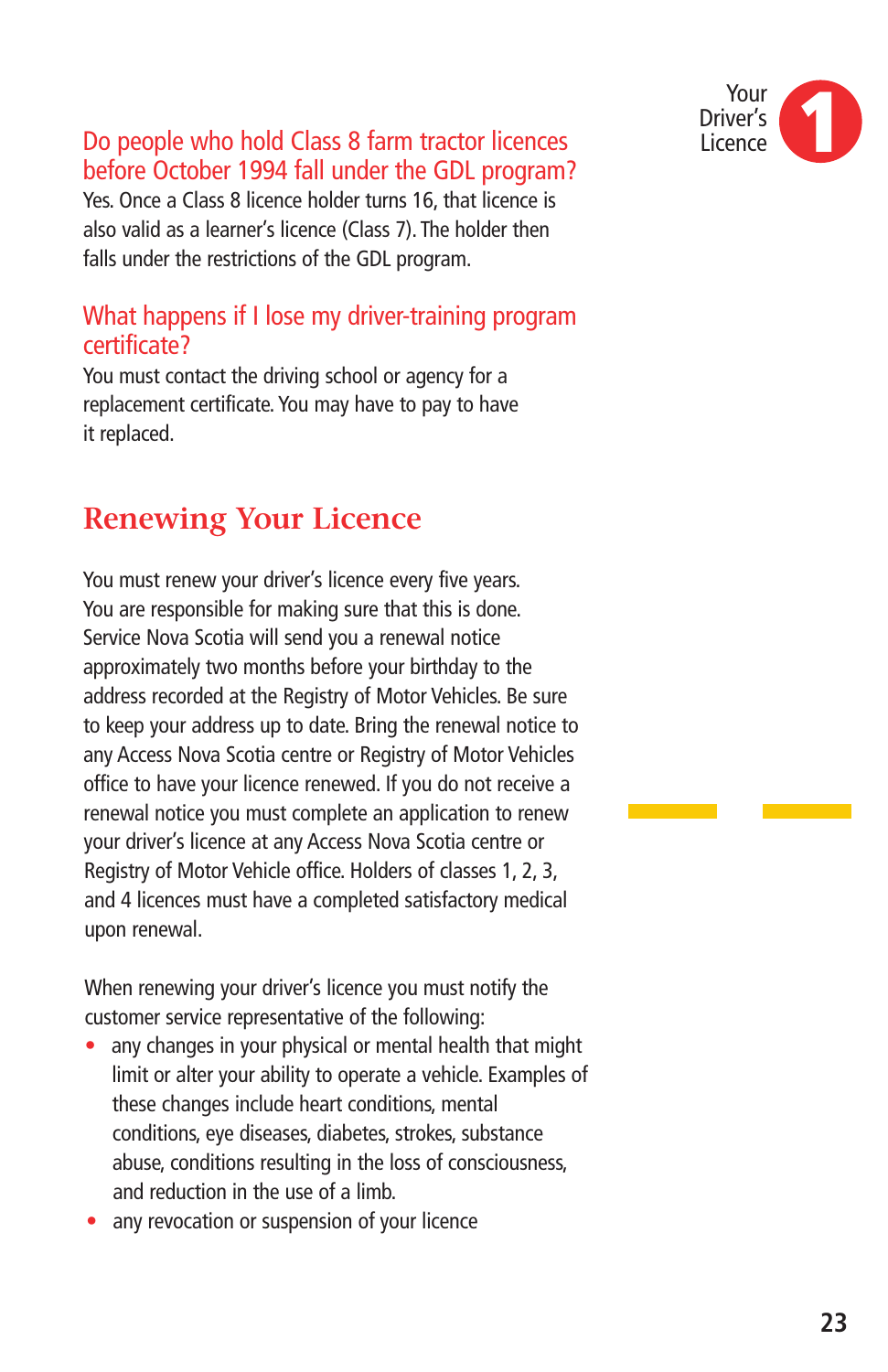

If you do not provide this information, then your driving privileges may not be renewed. Read the renewal application carefully before signing it.

If you have not paid all or part of a fine you have incurred plus the costs, the Registrar will refuse to provide further services until the fine and costs have been paid in full. You must pay a \$30 fee to the Registry of Motor Vehicles to reinstate services.

# **Losing Your Licence**

The possession of a driver's licence is a privilege that may be withdrawn for just cause at any time.

#### *Mandatory revocation*

Your licence or privilege of obtaining a licence will be revoked automatically if you are convicted of any of the following offences:

- failing to stop at the scene of a collision under the Criminal Code of Canada
- causing death or bodily harm due to negligence in the operation of a motor vehicle
- manslaughter resulting from the operation of a motor vehicle
- criminal negligence where you have not caused death or injury
- theft of a motor vehicle or taking a motor vehicle without the consent of the owner
- driving while impaired by alcohol or any drug
- failing or refusing to provide a breath sample
- driving with more than 80 mg of alcohol in 100 ml of blood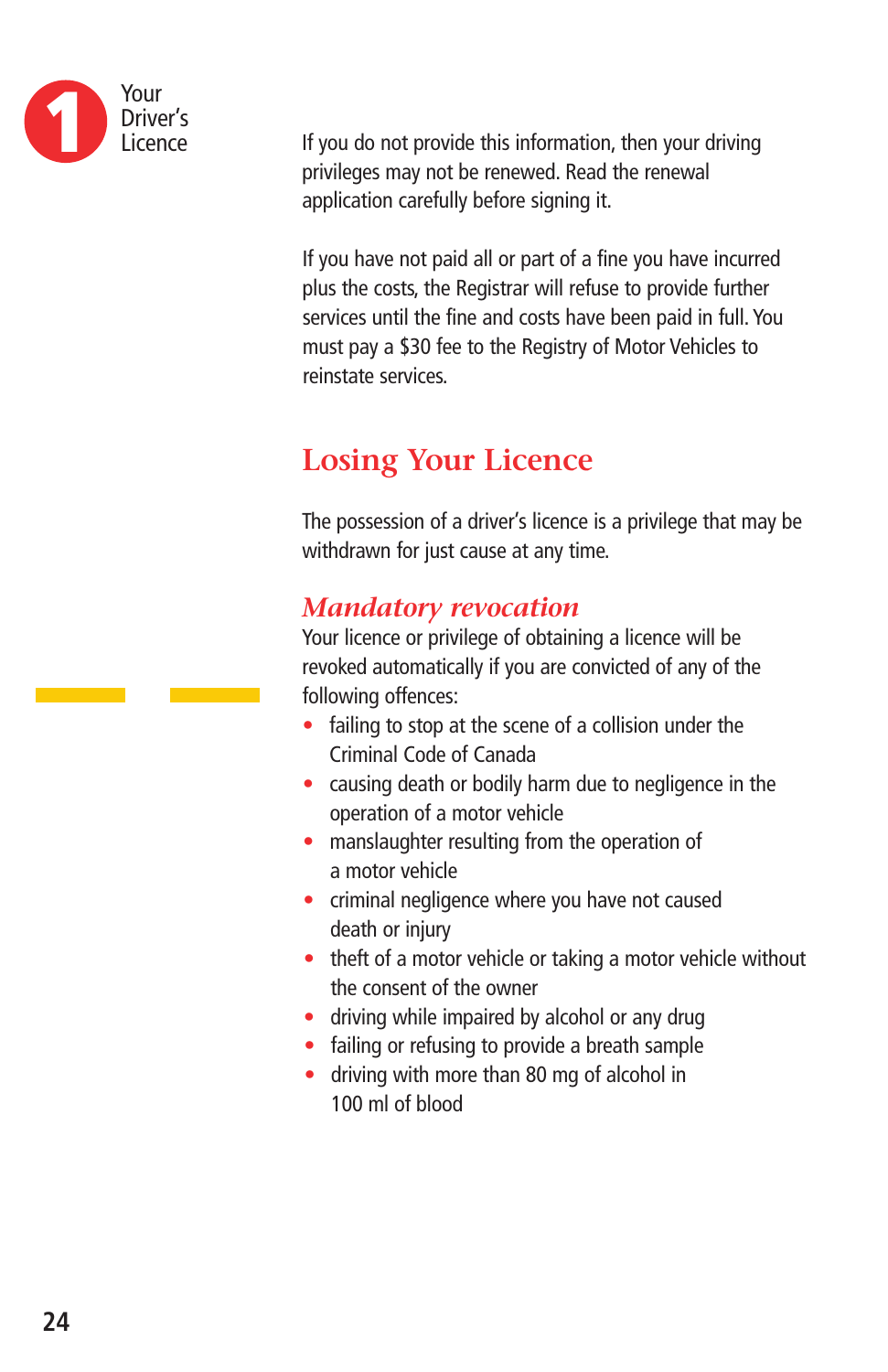

- dangerous driving under the Criminal Code of Canada
- flight from a peace officer under the Criminal Code of Canada
- driving while disqualified due to revocation or suspension of your licence
- making a false affidavit or declaration
- refusing to provide a blood sample
- impaired driving causing death or injury

If you are convicted of any of these offenses, the revocation of your driver's licence will take place, whether or not you receive a notice from the Registrar of Motor Vehicles.

If your driver's licence has been revoked as a result of a conviction, it will remain revoked until you file an application to have it restored. You may apply to have your licence restored 30 days before your eligibility date (except where the revocation was for an alcohol-related offence). The application must be accompanied by the applicable fees (if your licence or driving privilege was revoked for an alcohol-related offence, the applicable fees may be higher).

If your driver's licence has been suspended or revoked for an alcohol-related driving offence, you must attend an Alcohol Assessment Program before you can get your driving privileges back. The Alcohol Assessment Program is sponsored by Addiction Services of the District Health Authority.

If you are convicted under the Criminal Code of Canada, the court will impose a prohibition order against driving a motor vehicle anywhere in Canada. This may be for a different period than the revocation period imposed under the Nova Scotia Motor Vehicle Act.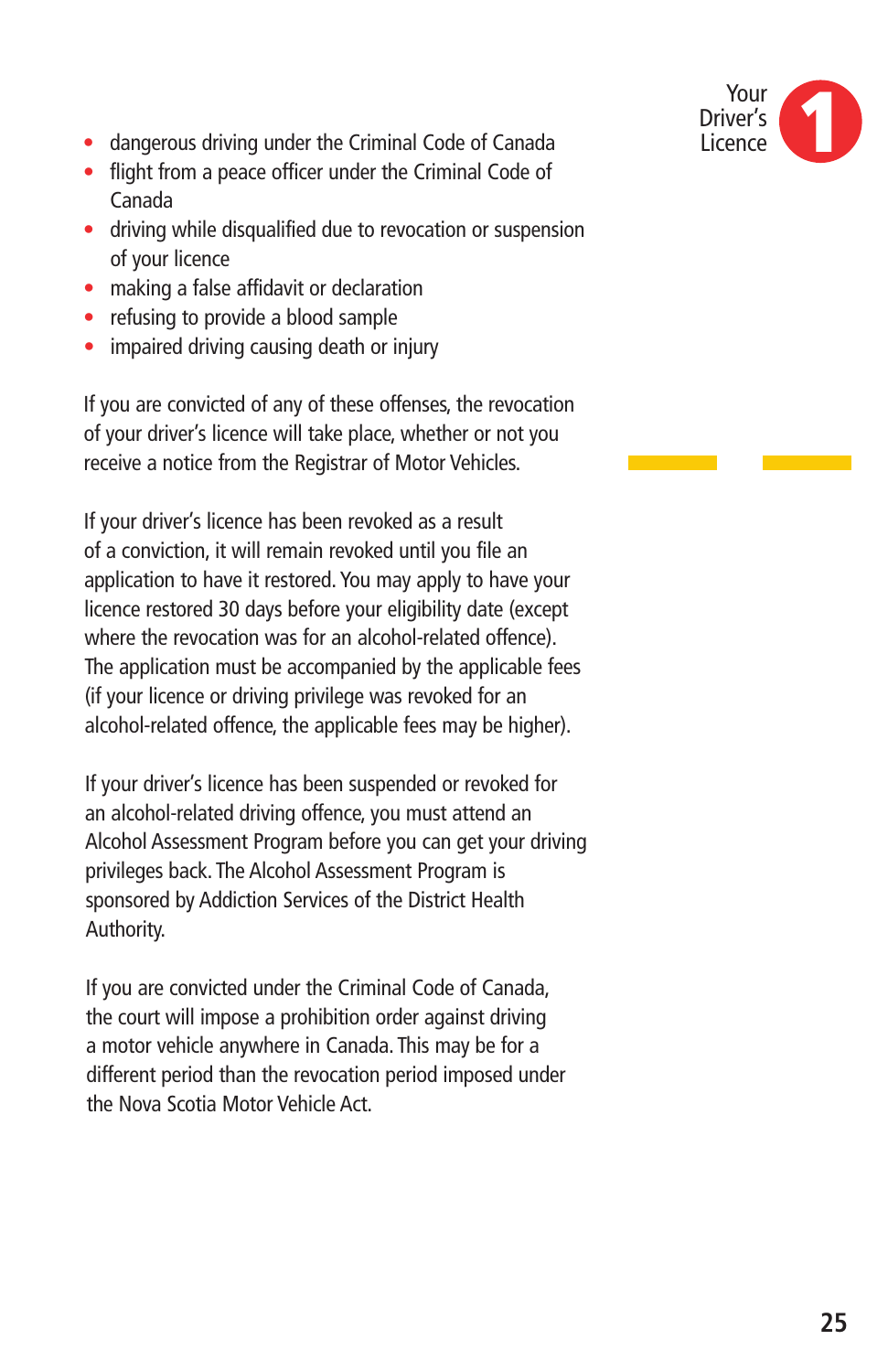

#### *Suspension without conviction*

Your licence or privilege of obtaining a licence may be suspended without conviction if the Registrar has reason to believe that you

- have committed an offence that would result in mandatory revocation
- have caused or contributed to a collision that resulted in death, injury, or serious property damage by reckless or unlawful driving
- are incompetent to drive or have mental or physical disabilities that could cause you to drive unsafely
- are an habitual reckless or negligent driver
- have committed a serious violation of the Motor Vehicle Act or of the provisions of the Criminal Code of Canada relating to motor vehicles
- have operated a vehicle while the vehicle was being used for unlawful purposes
- are an habitual violator of the provisions of the Motor Vehicle Act

Your licence may also be suspended if you

- lend your licence
- use another person's licence
- fail to obey restrictions imposed on your licence
- take a driver's test to obtain a licence for another person

The Registrar may suspend or revoke your driver's licence if

- a court, judge, or justice recommends it
- you fail or refuse to submit to an examination when required to do so
- you fail to provide information as requested
- you fail to take a driver training program when required
- you fail to successfully complete a driver training program when required
- you fail to submit a medical report from a qualified medical practitioner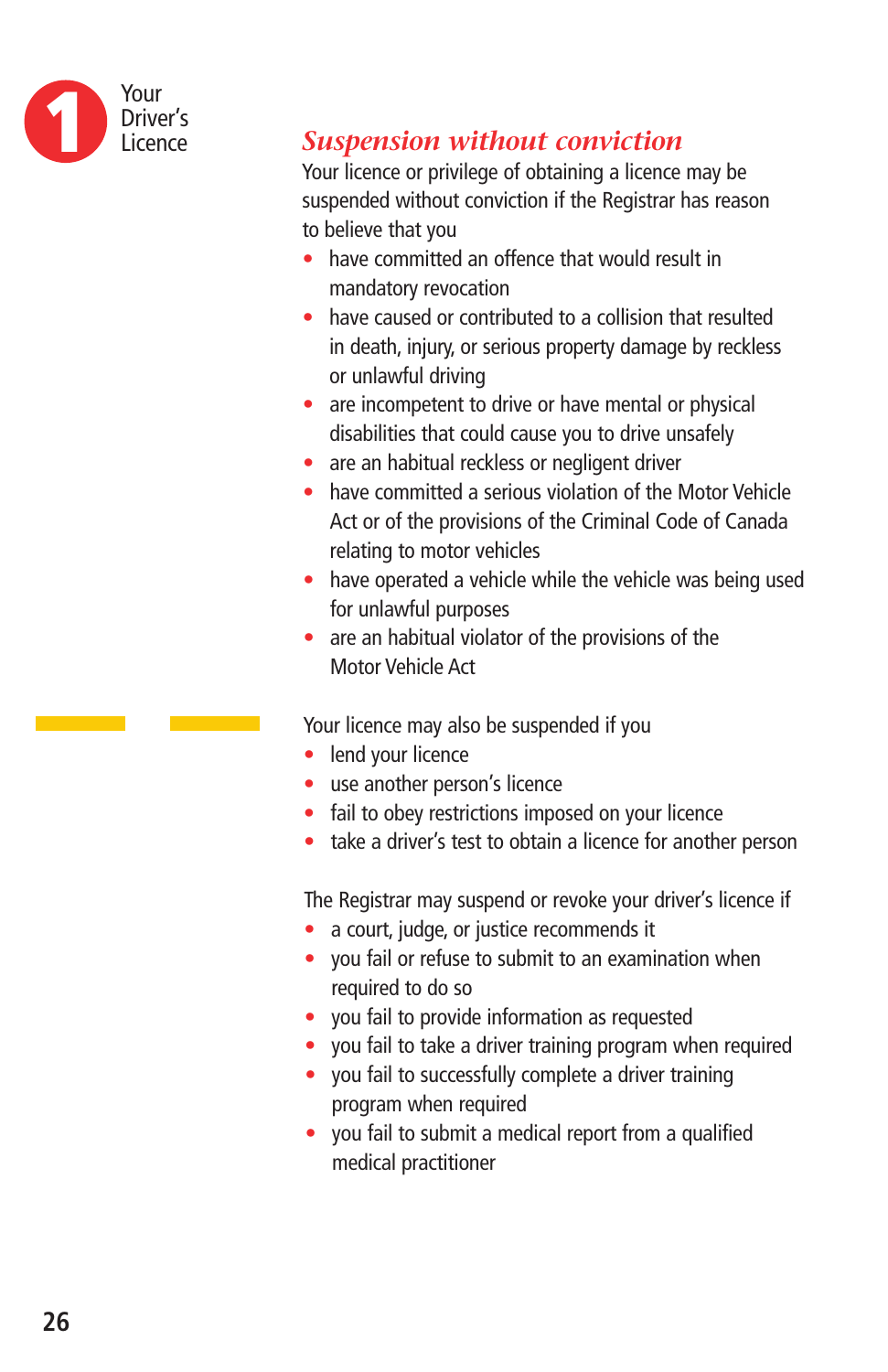

The Registrar may also suspend or cancel the registration of a vehicle and may suspend or revoke any permit

- when the Department determines that the vehicle is unsafe or unfit to be operated or is not equipped as required by law
- when the vehicle is used for any unlawful purpose
- when the owner allows the vehicle to be used by another person who is not entitled to drive it
- when the driver's licence of the owner has been suspended or revoked

#### *Court-imposed suspension*

Your licence may be suspended by the court or magistrate if you are convicted of a violation under the Motor Vehicle Act. The suspension will be in addition to any fine that may be imposed. The period of suspension will vary according to the type of violation, and it depends on whether this is a first, second, third, or subsequent offence. Check the Motor Vehicle Act or the Criminal Code of Canada for suspension periods.

#### *By accumulating too many demerit points*

Demerit points are assigned to your driver's record if you are convicted of certain offences under the Motor Vehicle Act. These points remain on your driver's record for two years from the date of conviction. Points will be assigned to your record even if you did not have a licence at the time of the offense, or if you had an out-of-province licence. A record will be created and notice of the conviction will be sent to the proper province. If you are convicted in another province and that province sends the Registrar the conviction, it will be entered on your Nova Scotia driving record and the demerit points will be assigned as if the same offence occurred in Nova Scotia.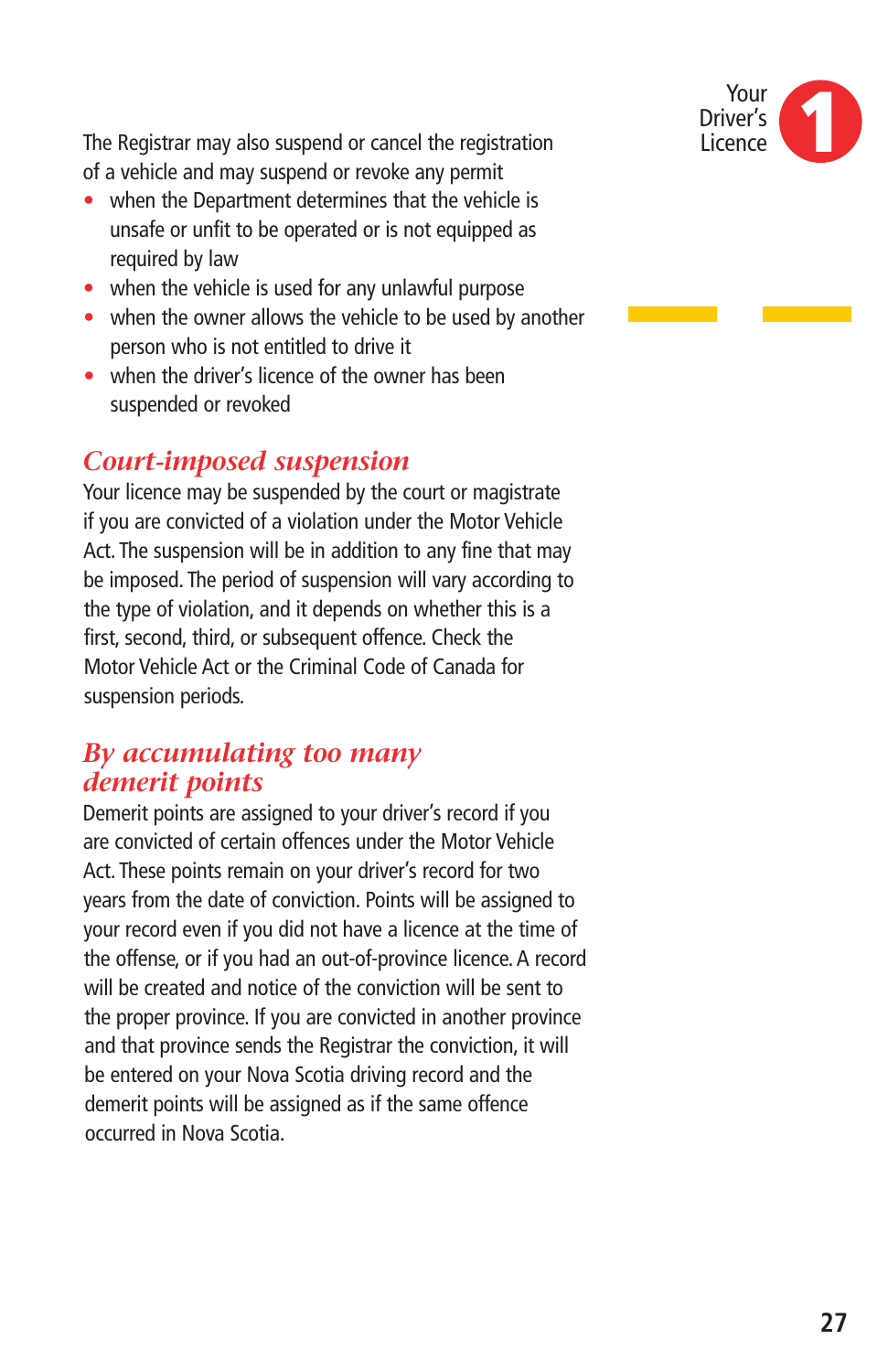

# **Demerit Points**

The following table shows the number of demerit points assigned for convictions under various sections of the Motor Vehicle Act.

| <b>Conviction</b>                                                                 | Section(s)     | <b>Violated</b><br><b>Number</b><br>of Points |
|-----------------------------------------------------------------------------------|----------------|-----------------------------------------------|
| Careless and imprudent<br>driving                                                 | 100            | 6                                             |
| Speeding or dangerous<br>driving                                                  | 101            | 6                                             |
| Failing to stop at an<br>accident or to perform any<br>duty imposed by Section 97 | 97             | 6                                             |
| Racing                                                                            | 163            | 6                                             |
| <b>Blood Alcohol Content</b><br>(BAC) exceeds .00 (Zero)                          | 100A(1)        | 6                                             |
| Failing to comply with<br>demand                                                  | 100A(4)        | 6                                             |
| Passing school bus                                                                | 103(3)         | 6                                             |
| Failing to obey a<br>crossing guard                                               | 125A           | 6                                             |
| Improper passing                                                                  | 114, 115(1)(a) | 4                                             |
| Speeding in excess of<br>speed limit                                              | 102            | 4                                             |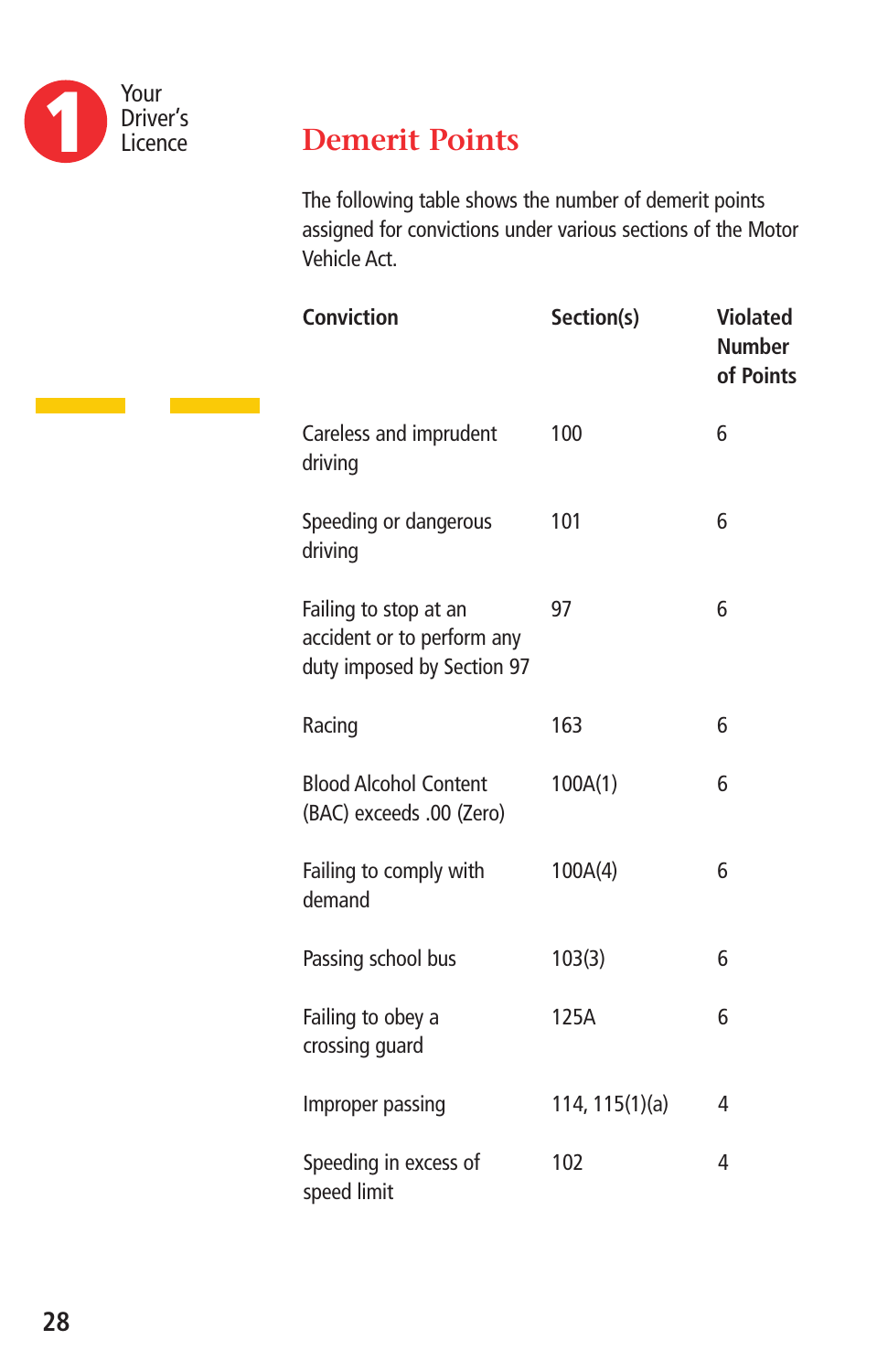| <b>Conviction</b>                                                        | Section(s)                                | <b>Violated</b><br><b>Number</b><br>of Points |
|--------------------------------------------------------------------------|-------------------------------------------|-----------------------------------------------|
| Speeding in excess of<br>posted limit - school area                      | 103(1)                                    | 4                                             |
| Speeding in excess of<br>posted limit between<br>1 & 15 km/hr inclusive  | 106A(a)                                   | 2                                             |
| Speeding in excess of<br>posted limit between<br>16 & 30 km/hr inclusive | 106A(b)                                   | 3                                             |
| Speeding in excess of<br>posted limit by 31 km/hr<br>or more             | 106A(c)                                   | 4                                             |
| Failing to yield to a<br>pedestrian                                      | 125(1), 125(2)                            | 4                                             |
| Failing to obey a traffic<br>control person                              | 107B                                      | 4                                             |
| Failing to obey traffic<br>signs or signals or yield<br>right of way     | 83(2), 93(2),<br>122, 132, 133,<br>134    | $\overline{2}$                                |
| Driving to the left of<br>centre line                                    | 110, 115(1)(b),<br>$115(1)(c)$ , $115(2)$ | 2                                             |
| Operating motor vehicle<br>without adequate brakes                       | 181                                       | 2                                             |

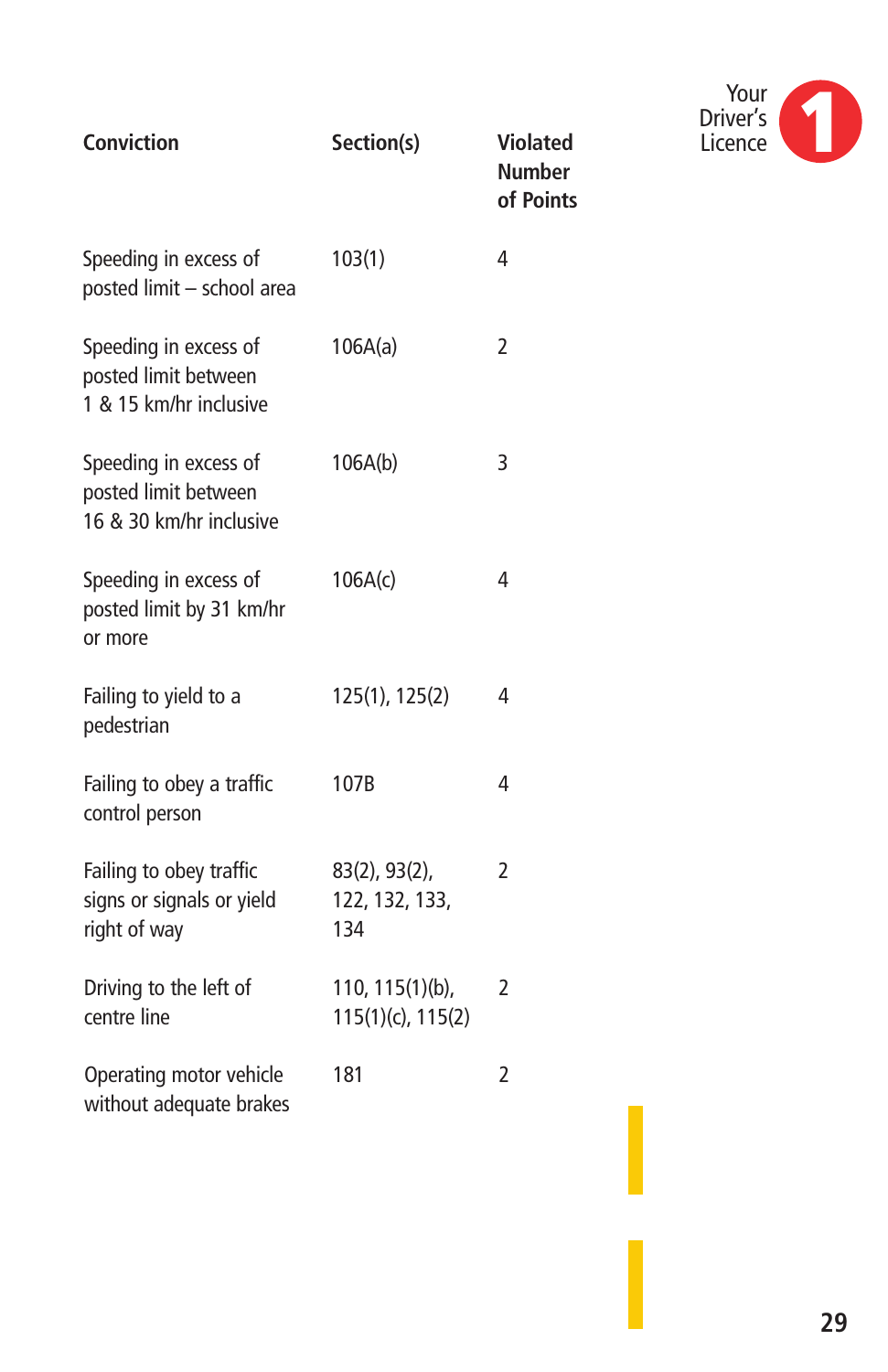

| Conviction                                                                                    | Section(s)                                                                                                                              | <b>Violated</b><br>Number<br>of Points |
|-----------------------------------------------------------------------------------------------|-----------------------------------------------------------------------------------------------------------------------------------------|----------------------------------------|
| Offences involving the<br>use of a motor vehicle<br>in motion under the<br>following sections | 70, 70A, 70B,<br>75(5), 107, 111,<br>112, 117, 118,<br>119, 120, 123,<br>164, 165, 169(2),<br>$175(2)$ , $175(3)$ ,<br>175(4), 178, 185 | $\mathcal{L}$                          |

This table shows how the assignment of points would affect you.

|                                          | <b>Warning</b><br>Letter | Interview <sup>+</sup> | 6-month<br>suspension |
|------------------------------------------|--------------------------|------------------------|-----------------------|
| Learner's<br>Stage                       |                          | 2 points               | 4 points              |
| Newly<br>Licensed<br>Driver's<br>Licence | 2                        | 4                      | 6                     |
| All Others                               | 4                        | 6                      | 10                    |

+If you are required to come in for an interview with a driver enhancement officer, you will be fully tested again, including a road test.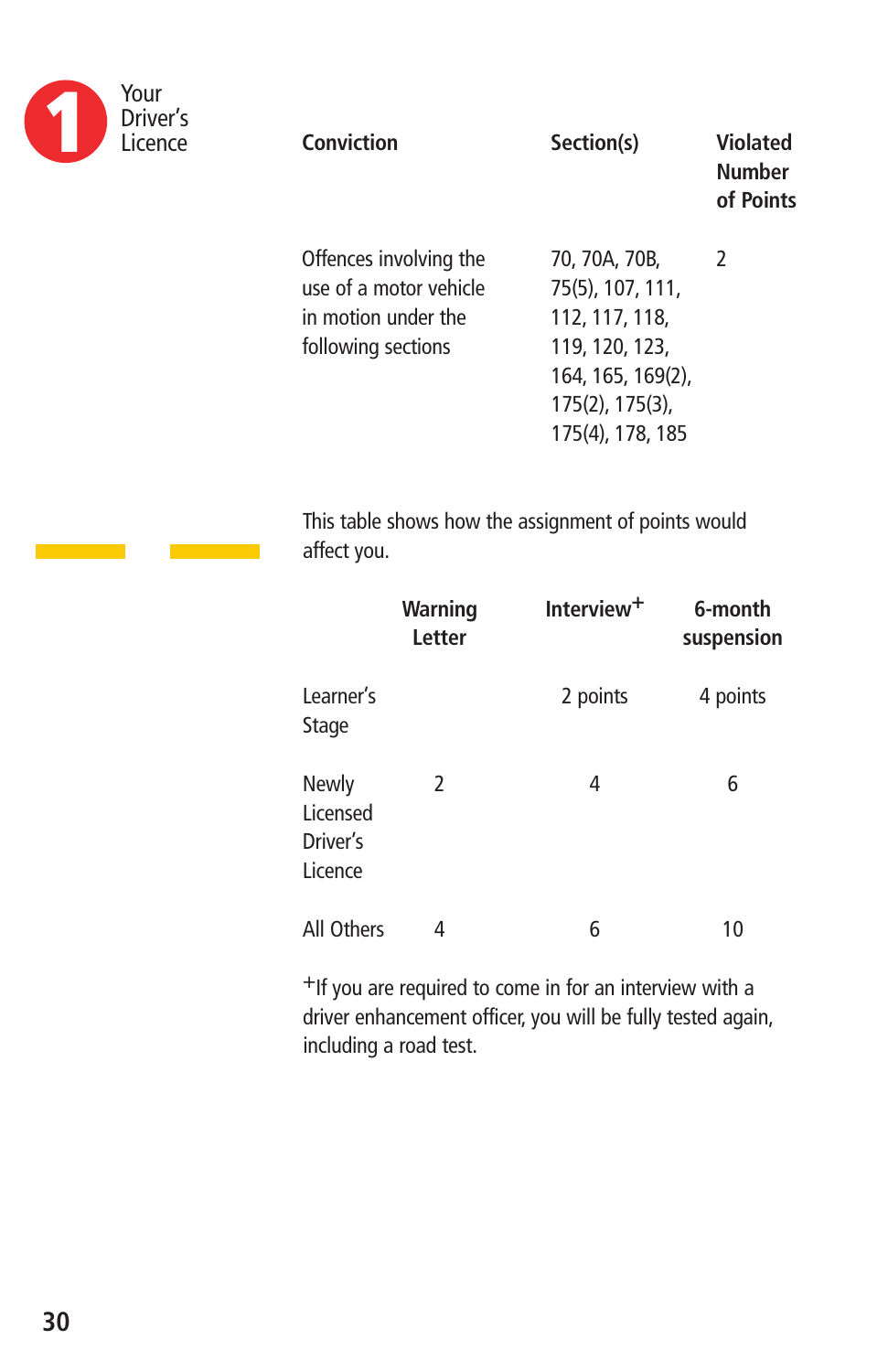

#### *Probationary licence*

If your driver's licence has been suspended because you have accumulated too many demerit points, then you will be issued a probationary licence once the suspension is over. The probationary licence will last for one year from your date of application. If during the life of the probationary licence you receive three new demerit points, then your licence will be suspended for a further six months.

#### *Removing demerit points from your driving record*

If you are an experienced driver (Classes 1-5), you may have demerit points removed from your driving record by successfully completing a recognized defensive-driving course.You must have completed the course within the last year. The Registrar may deduct up to four points in a fiveyear period, depending on your situation. This applies to points entered and still existing on your driving record at the time the Registrar makes a decision. Points will not be deducted if your licence has been suspended, you hold a probationary licence, or you owe fines. Newly licensed drivers (Class 5N) and holders of Class 7 or 8 licences are not eligible for point deduction.

#### *Applying for a conditional driver's licence*

If your licence has been suspended because of point accumulation, you may apply to the Registrar for a conditional driver's licence. This does not apply if you are a learner or if you hold a probationary licence. The conditional driver's licence allows you to drive at certain times or in certain places. If you accumulate any points while on a conditional licence or if you violate the driving conditions, then your conditional licence will be cancelled. No further licence will be issued to you until the original period of suspension has expired.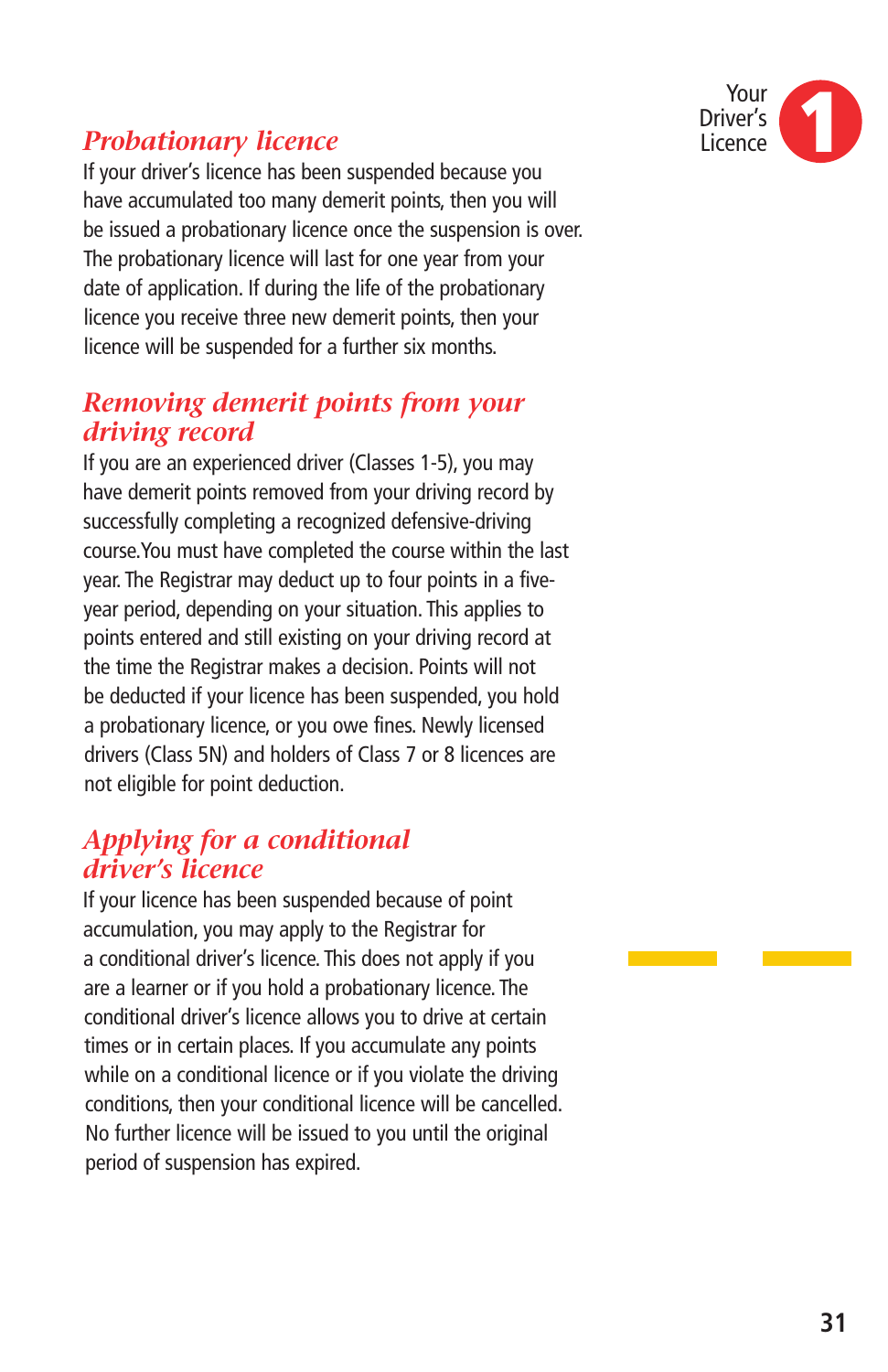

To apply for a conditional driver's licence, you must submit non-refundable applicable fees in addition to the applicable restoration fees.

#### *Applying to have your driver's licence restored*

To have your licence restored after a suspension, you must submit a Notice of Application for Restoration and pay the required fees. You may apply 30 days before the expiry of your suspension date. You will be notified in writing of any further action required.

#### **Driver Enhancement Re-examinations**

The Registrar may require that your physical condition or driving ability be re-examined at any time. This would normally come about because of a questionable driving record, due to such things as collisions and convictions. If a medical condition appears to be contributing to your driving problems, a medical report may be required. This medical report may be reviewed by the Medical Advisory Committee on Driver Licensing and its recommendation is given to the Registrar.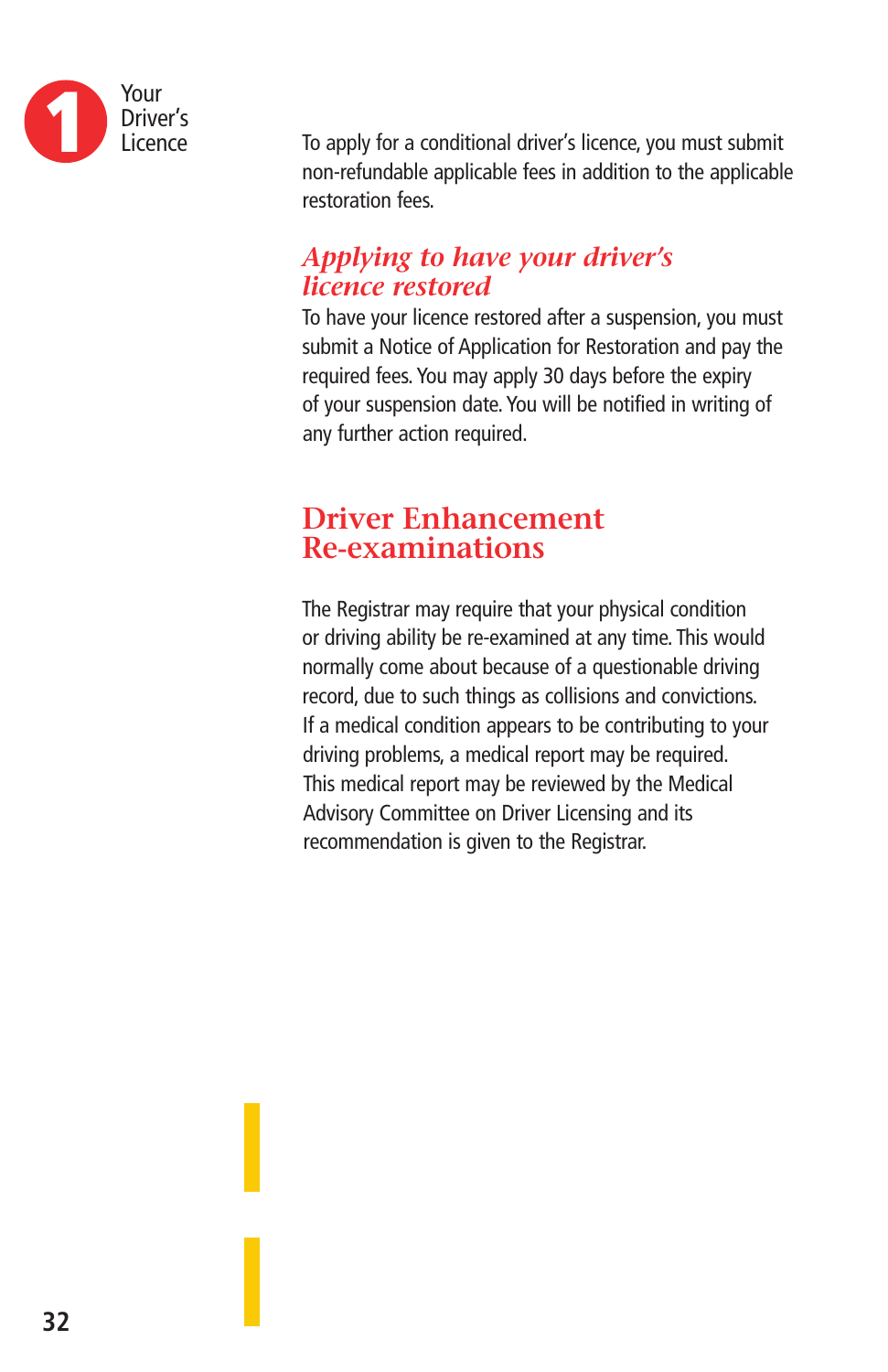

# **Classes of Driver's Licences**

school buses

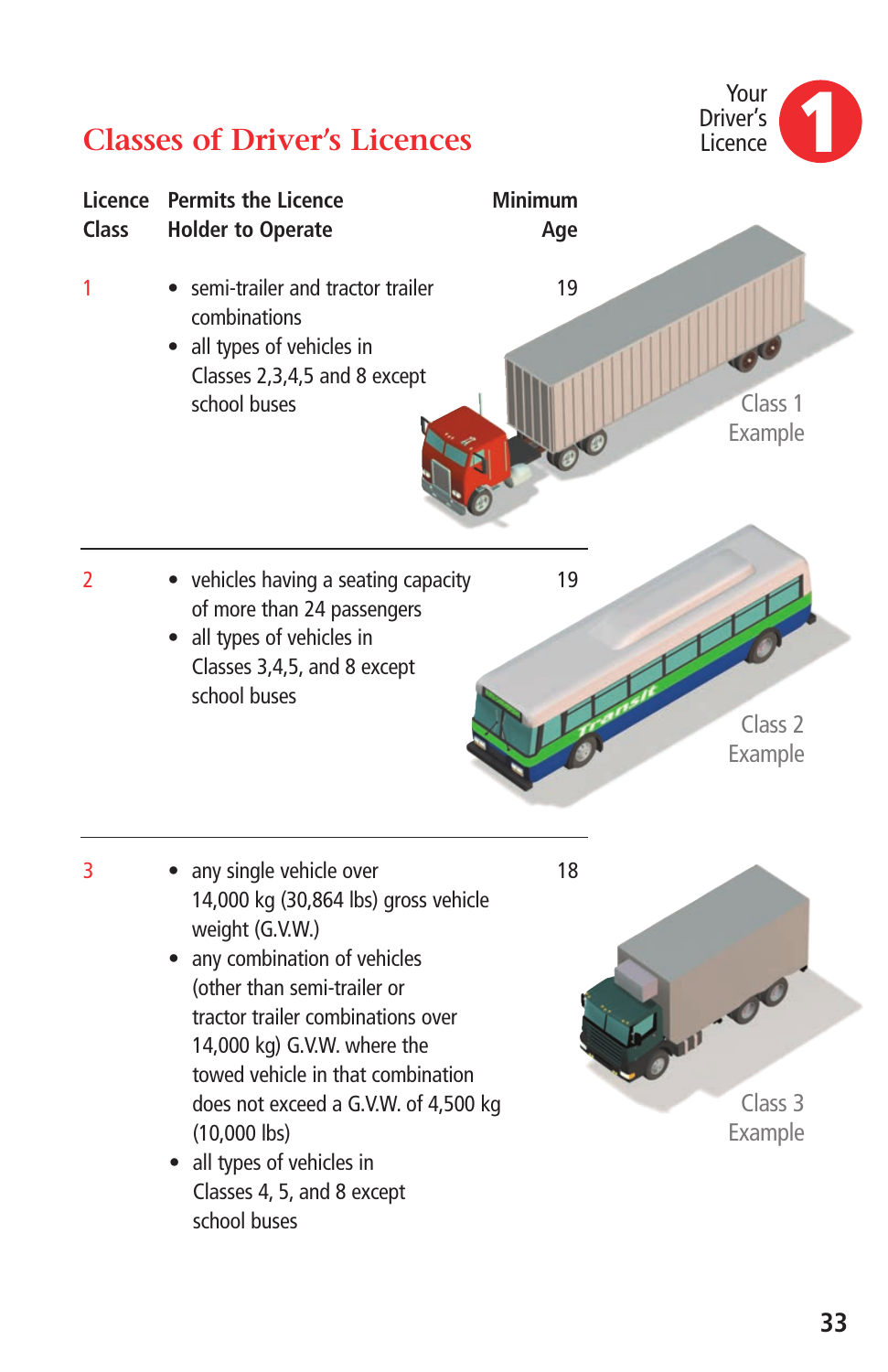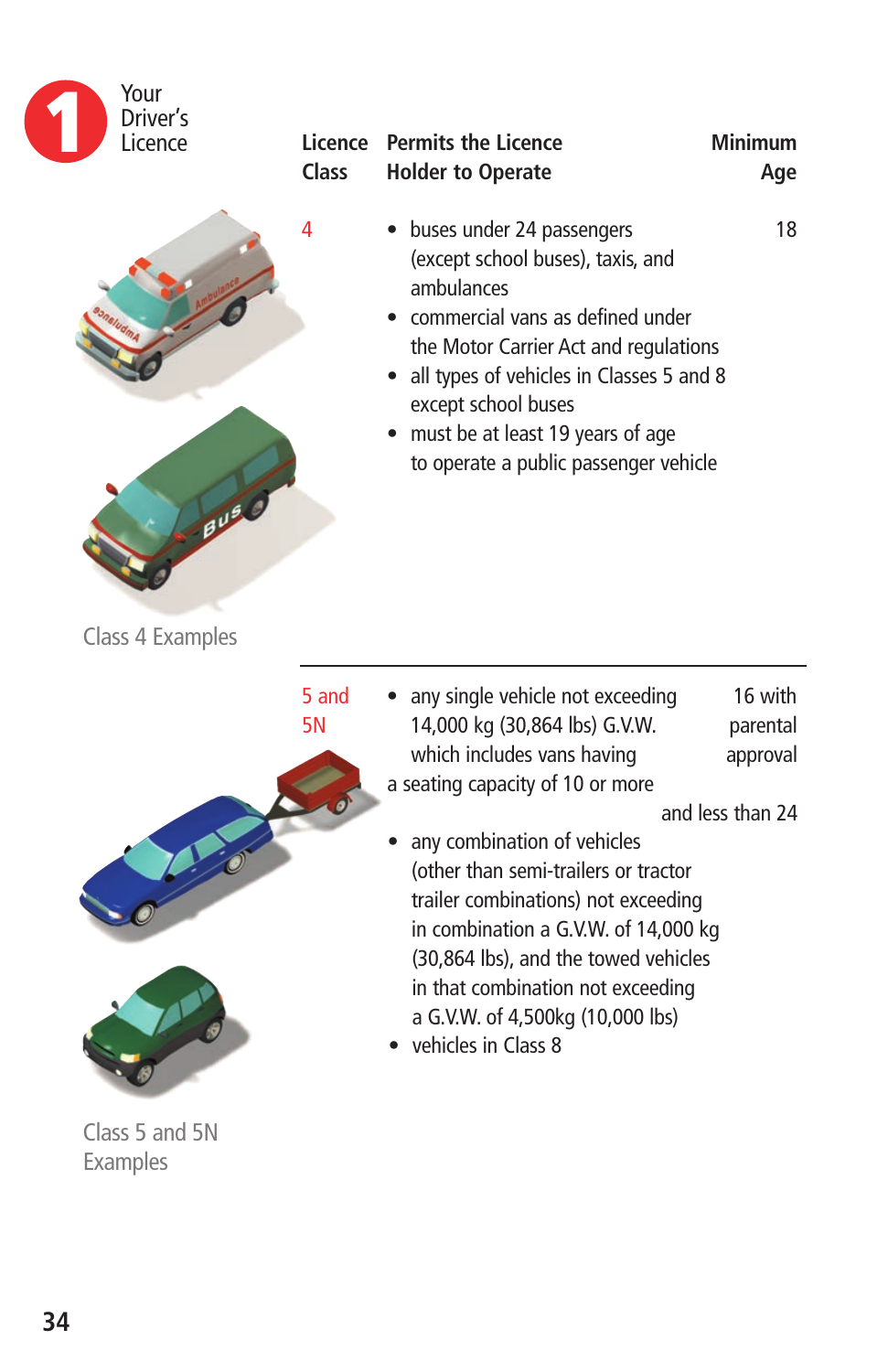| Licence<br><b>Class</b> | <b>Permits the Licence</b><br><b>Holder to Operate</b>                                                                                                                                                                                                                    | <b>Minimum</b><br>Age           | Your<br>Driver's<br>Licence |
|-------------------------|---------------------------------------------------------------------------------------------------------------------------------------------------------------------------------------------------------------------------------------------------------------------------|---------------------------------|-----------------------------|
| 6                       | motorcycles and motor-driven<br>cycles and vehicles in Class 8                                                                                                                                                                                                            | 16 with<br>parental<br>approval | Class 6 Example             |
| 7                       | • a learner's licence is valid only<br>if the learner is accompanied by<br>an experienced driver (2 years<br>experience and not in the GDL<br>program) who is a holder of<br>a Class 1, 2, 3, 4, or 5 valid<br>driver's licence for the type<br>of vehicle being operated | 16 with<br>parental<br>approval | Class 7 Example             |
| 8                       | farm tractors<br>from age 16 and also valid<br>as a Class 7 learner's licence                                                                                                                                                                                             | 14 with<br>parental<br>approval |                             |

Class 8 Example

All commercial drivers must file a medical report upon initial application, then upon renewal until the age of 64, and then annually thereafter.

Road tests must be taken in the correct vehicle type in order to get appropriate class endorsement.